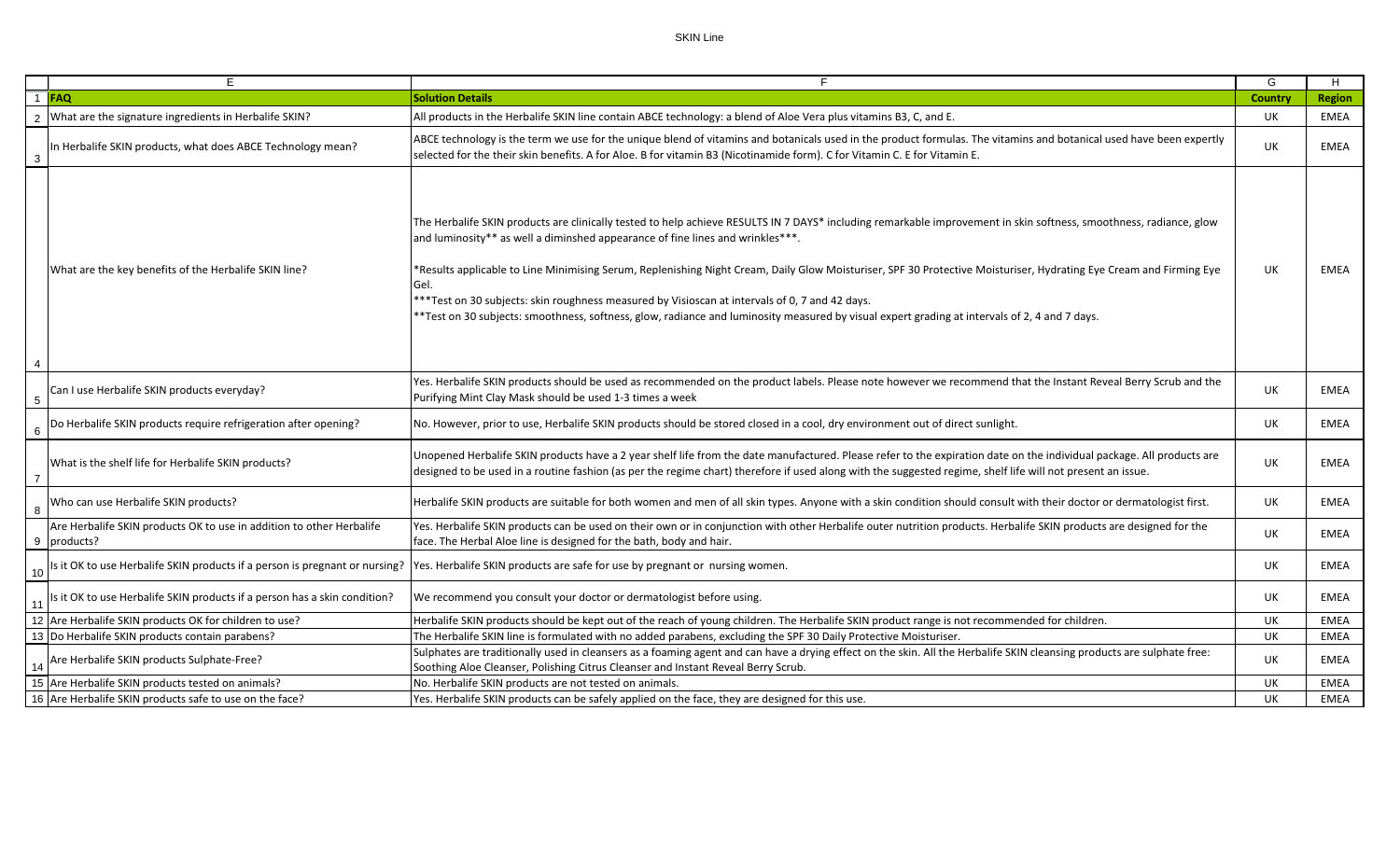|    | E                                                                                                        |                                                                                                                                                                                                                                                                                                                                                                                                                                                                                                                                                                                                                                                                                                                                                                                                | G   | H           |
|----|----------------------------------------------------------------------------------------------------------|------------------------------------------------------------------------------------------------------------------------------------------------------------------------------------------------------------------------------------------------------------------------------------------------------------------------------------------------------------------------------------------------------------------------------------------------------------------------------------------------------------------------------------------------------------------------------------------------------------------------------------------------------------------------------------------------------------------------------------------------------------------------------------------------|-----|-------------|
| 17 | How is the Herbalife SKIN line different from other Herbalife Outer<br>Nutrition products?               | The Herbalife SKIN products are clinically tested to help achieve optimum daily results including remarkable improvement in skin softness, smoothness, radiance, glow<br>and luminosity as well a diminshed appearance of fine lines and wrinkles in just 7 days. The products are formulated with ABCE technology, a blend of Aloe Vera plus<br>vitamins B3, C, and E. The products are formulated with no added parabens*, are sulphate free and dermatologist tested.<br>*Excluding SPF 30 Moisturiser<br>**Applicable to foaming cleansers: Soothing Aloe Cleanser, Polishing Citrus Cleanser and Instant Reveal Berry Scrub.                                                                                                                                                              | UK  | EMEA        |
| 18 | Why are Herbalife SKIN products expensive compared to the other<br>Herbalife outer nutrition products?   | The Herbalife SKIN products are clinically tested to help achieve RESULTS IN 7 DAYS* including remarkable improvement in skin softness, smoothness, radiance, glow<br>and luminosity as well a diminshed appearance of fine lines and wrinkles.<br>*Results applicable to Line Minimising Serum, Replenishing Night Cream, Daily Glow Moisturiser, SPF 30 Protective Moisturiser, Hydrating Eye Cream and Firming Eye<br>Gel.                                                                                                                                                                                                                                                                                                                                                                  | UK  | <b>EMEA</b> |
| 19 | How long will it take to see results when using the Herbalife SKIN line?                                 | The Herbalife SKIN products are clinically tested to help achieve RESULTS IN 7 DAYS* including remarkable improvement in skin softness, smoothness, radiance, glow<br>and luminosity as well a diminshed appearance of fine lines and wrinkles.<br>*Results applicable to Line Minimising Serum, Replenishing Night Cream, Daily Glow Moisturiser, SPF 30 Protective Moisturiser, Hydrating Eye Cream and Firming Eye<br>Gel.                                                                                                                                                                                                                                                                                                                                                                  | UK. | EMEA        |
| 20 | Do I need to use all the Herbalife SKIN products or can I mix and match<br>with products I already have? | Herbalife SKIN products are designed to work together. However, each of the Herbalife SKIN products can be used in conjunction with other products you may already<br>have and still provide effective, clinically tested results.                                                                                                                                                                                                                                                                                                                                                                                                                                                                                                                                                             | UK  | EMEA        |
| 21 | Why are there 2 Herbalife SKIN cleansers? How are they different?                                        | Soothing Aloe Cleanser is designed for normal/dry skin types while the Polishing Citrus Cleanser is for normal/oily skin types.                                                                                                                                                                                                                                                                                                                                                                                                                                                                                                                                                                                                                                                                | UK. | EMEA        |
| 22 | Why are there 2 Herbalife SKIN eye products? How are they different?                                     | Both Hydrating Eye Cream and Firming Eye Gel contain the key ABCE technology found in all Herbalife SKIN products. Hydrating Eye Cream is clinically tested to double<br>the skin's moisture for 8 hours and to reduce the appearance of lines and wrinkles with continued use. Firming Eye Gel is clinically tested for improving the skin's<br>elasticity and firmness and reduce puffiness.                                                                                                                                                                                                                                                                                                                                                                                                 | UK  | EMEA        |
| 23 | Are the Herbalife SKIN products hypo-allergenic?                                                         | Herbalife does not claim the product to be hypo-allergenic. Consult with your dermatologist to determine if these products are suitable for you.                                                                                                                                                                                                                                                                                                                                                                                                                                                                                                                                                                                                                                               | UK. | <b>EMEA</b> |
|    | I have extremely oily skin with acne, can I use these Herbalife SKIN<br>24 products?                     | Whilst the Polishing Citrus cleanser is clinically proven to reduce sebum levels in the skin, which is effectively a reduction in oiliness, Herbalife SKIN line is not<br>formulated to TREAT acne. Consult with your dermatologist to determine if these products are suitable for you.                                                                                                                                                                                                                                                                                                                                                                                                                                                                                                       | UK. | EMEA        |
|    | 25 Are there any Herbalife SKIN body products?                                                           | No. The Herbal Aloe line is designed for bath, body and hair use, while the Herbalife SKIN line is focused on facial skin benefits.                                                                                                                                                                                                                                                                                                                                                                                                                                                                                                                                                                                                                                                            | UK  | <b>EMEA</b> |
| 26 | What is the unique selling point of the new Herbalife SKIN line?                                         | The Herbalife SKIN products are clinically tested to help achieve RESULTS IN 7 DAYS* including remarkable improvement in skin softness, smoothness, radiance, glow<br>and luminosity as well a diminshed appearance of fine lines and wrinkles.<br>The Herbalife SKIN line has no added parabens, is sulphate-free, and dermatologist-tested.<br>Herbalife SKIN uses ABCE technology, a unique blend of vitamins and botanicals. The vitamins and botanical used have been expertly selected for the their skin<br>benefits. A for Aloe. B for vitamin B3 (Nicotinamide form). C for Vitamin C. E for Vitamin E.<br>*Results applicable to Line Minimising Serum, Replenishing Night Cream, Daily Glow Moisturiser, SPF 30 Protective Moisturiser, Hydrating Eye Cream and Firming Eye<br>Gel. | UK. | <b>EMEA</b> |
| 27 | What does glow, radiance and luminosity mean and how are they<br>measured?                               | Glow: Describes the warmth of reflected light (sensation of warmth).<br>Radiance: Describes the amount of light reflected from the skin (characterises total emission or reflection)<br>Luminosity: Describes the brightness of the skin (measurement of brightness)                                                                                                                                                                                                                                                                                                                                                                                                                                                                                                                           | UK. | EMEA        |
|    | 28 What do the numbers mean on the product label?                                                        | 1- Cleanse, 2-Tone, 3-Treat, 4-Target and 5-Moisturise                                                                                                                                                                                                                                                                                                                                                                                                                                                                                                                                                                                                                                                                                                                                         | UK. | <b>EMEA</b> |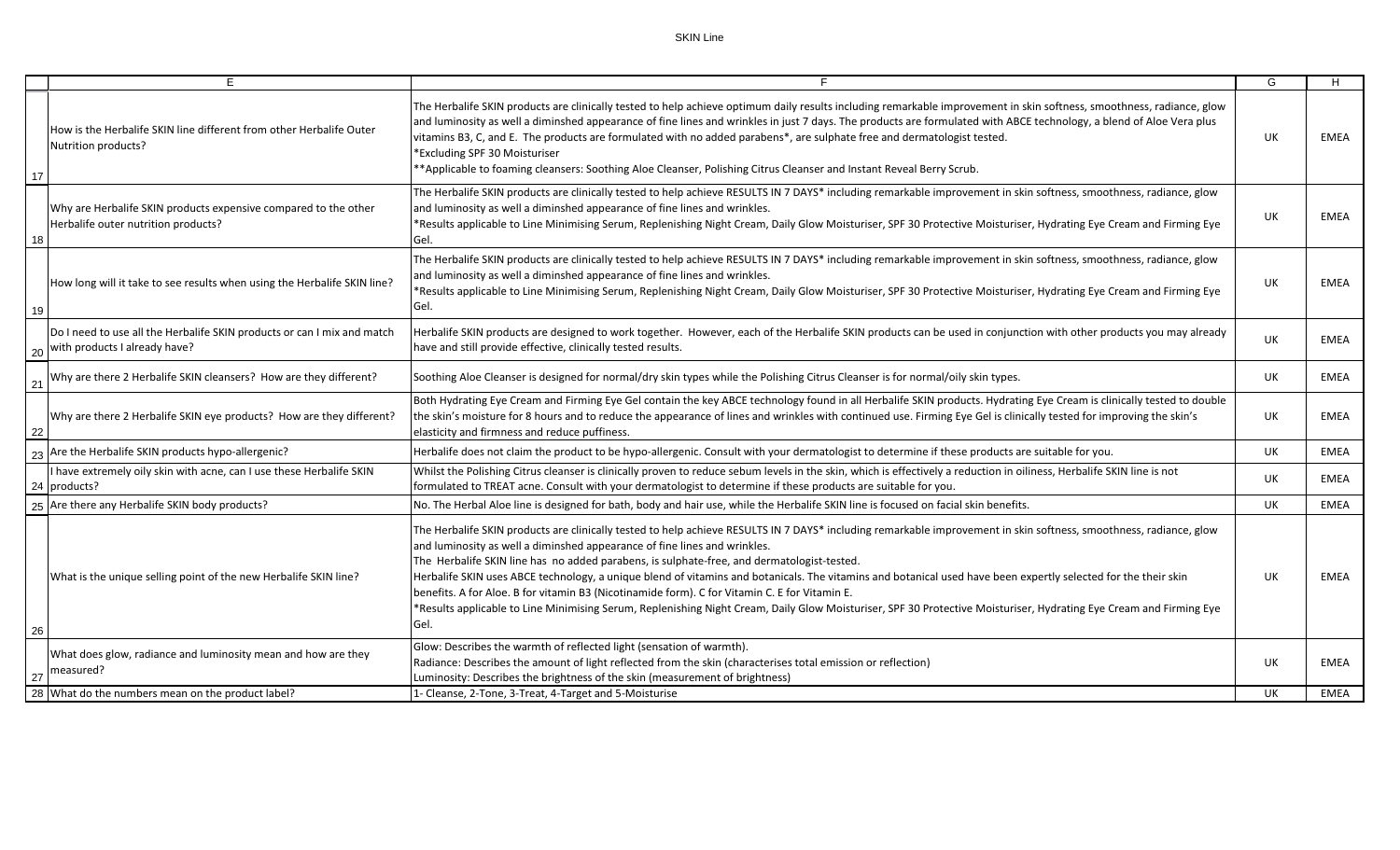|                  | Е                                                                                               |                                                                                                                                                                                                                                                                                                                                                | G         | H           |
|------------------|-------------------------------------------------------------------------------------------------|------------------------------------------------------------------------------------------------------------------------------------------------------------------------------------------------------------------------------------------------------------------------------------------------------------------------------------------------|-----------|-------------|
|                  | <b>FAO</b>                                                                                      | <b>Solution Details</b>                                                                                                                                                                                                                                                                                                                        | Country   | Region      |
| $\overline{2}$   | What is the SKU number for Soothing Aloe Cleanser?                                              | The SKU number for Soothing Aloe Cleanser is #0765.                                                                                                                                                                                                                                                                                            | UK.       | <b>EMEA</b> |
| $\mathbf{3}$     | What size is Soothing Aloe Cleanser available in?                                               | Soothing Aloe Cleanser is available in 150mL (5 oz.) full size tube.                                                                                                                                                                                                                                                                           | UK        | <b>EMEA</b> |
|                  | What are the key ingredients in Soothing Aloe Cleanser?                                         | Soothing Aloe Cleanser contains coconut derived cleansers and a blend of Aloe Vera plus vitamins B3, C, and E.                                                                                                                                                                                                                                 | UK        | <b>EMEA</b> |
| $5\overline{)}$  | What are the ingredients in Soothing Aloe Cleanser and what do<br>they do?                      | Soothing Aloe Cleanser contains a blend of coconut derived ingredients and a blend of Aloe Vera plus vitamins B3, C, and E to offer a silky, soft lather to help<br>gently remove excess oil, dirt, and light makeup from the skin without irritation.                                                                                         | <b>UK</b> | <b>EMEA</b> |
| 6                | What are the key benefits of Soothing Aloe Cleanser?                                            | Soothing Aloe Cleanser offers silky, softer lather gently removes excess oil, dirt and light makeup from the skin without irritation.                                                                                                                                                                                                          | UK        | <b>EMEA</b> |
| $\overline{7}$   | What is the daily recommended usage for Soothing Aloe Cleanser?                                 | Soothing Aloe Cleanser should be used as directed on the label: Gently massage onto damp skin in a circular motion. Rinse with warm water, pat dry. Follow with<br>toner, serum, and moisturiser. Use morning and evening.                                                                                                                     | UK        | <b>EMEA</b> |
| $\boldsymbol{8}$ | Can I use Soothing Aloe Cleanser everyday?                                                      | Yes. Soothing Aloe Cleanser can be used everyday, as long as it is used as recommended on the label: Gently massage onto damp skin in a circular motion. Rinse<br>with warm water, pat dry. Follow with toner, serum, and moisturizer. Use morning and evening.                                                                                | UK        | <b>EMEA</b> |
| - 9              | Does Soothing Aloe Cleanser require refrigeration after opening?                                | No. However, prior to use, Soothing Aloe Cleanser should be stored closed in a cool, dry environment out of direct sunlight.                                                                                                                                                                                                                   | UK        | <b>EMEA</b> |
| 10               | What is the shelf life for Soothing Aloe Cleanser?                                              | The shelf life for Soothing Aloe Cleanser is 2 years unopened from the date manufactured. The manufacture date is located on the crimp of the tube. Soothing<br>Aloe Cleanser is designed to be used in a routine fashion (as per the regime chart) therefore if used along with the suggested regime, shelf life will not present an<br>ssue. | <b>UK</b> | <b>EMEA</b> |
| 11               | Who can use Soothing Aloe Cleanser?                                                             | Soothing Aloe Cleanser is suitable for both women and men with normal/dry skin. Anyone with a skin condition should consult with their doctor or dermatologist.                                                                                                                                                                                | UK        | <b>EMEA</b> |
|                  | Is Soothing Aloe Cleanser OK to use in addition to other Herbalife<br>outer nutrition products? | Yes. Soothing Aloe Cleanser can be used on its own or in conjunction with other Herbalife outer nutrition products. This product is designed for the face. The<br>Herbal Aloe line is designed for the bath, body, and hair.                                                                                                                   | UK        | <b>EMEA</b> |
|                  | Is it OK to use Soothing Aloe Cleanser if a person is pregnant or<br>13 Inursing?               | Yes. Soothing Aloe Cleanser is safe for use by pregnant or nursing women.                                                                                                                                                                                                                                                                      | UK        | <b>EMEA</b> |
|                  | Is it OK to use Soothing Aloe Cleanser if a person has a skin<br>14 condition?                  | If you havea skin condition, we recommend you seek the advice from your doctor or dermatologist before using.                                                                                                                                                                                                                                  | UK.       | <b>EMEA</b> |
|                  | 15 Is Soothing Aloe Cleanser OK for children?                                                   | Soothing Aloe Cleanser should be kept out of the reach of young children. The Herbalife SKIN product range is not recommended for children.                                                                                                                                                                                                    | UK        | <b>EMEA</b> |
|                  | Does Soothing Aloe Cleanser have no added parabens?                                             | Yes. Soothing Aloe Cleanser has no added parabens                                                                                                                                                                                                                                                                                              | <b>UK</b> | <b>EMEA</b> |
|                  | 17 Is Soothing Aloe Cleanser Sulphate-free?                                                     | Yes. Soothing Aloe Cleanser is sulphate-free.                                                                                                                                                                                                                                                                                                  | <b>UK</b> | <b>EMEA</b> |
|                  | 18 Is Soothing Aloe Cleanser tested on animals?                                                 | No. Soothing Aloe Cleanser is not tested on animals.                                                                                                                                                                                                                                                                                           | UK        | <b>EMEA</b> |
|                  | 19 Is Soothing Aloe Cleanser safe to use on the face?                                           | Yes. Soothing Aloe Cleanser can be safely applied on the face.                                                                                                                                                                                                                                                                                 | <b>UK</b> | <b>EMEA</b> |
| 20               | Is Soothing Aloe Cleanser fragrance-free?                                                       | No, Soothing Aloe Cleanser is fragranced with Woman B scent. The whole Herbalife SKIN line offers a pampering, luxurious experience with various scents and<br>botanical extracts.                                                                                                                                                             | UK        | <b>EMEA</b> |
| 21               | Was Soothing Aloe Cleanser tested?                                                              | Yes. Soothing Aloe Cleanser was dermatologist-tested for safety.                                                                                                                                                                                                                                                                               | UK        | EMEA        |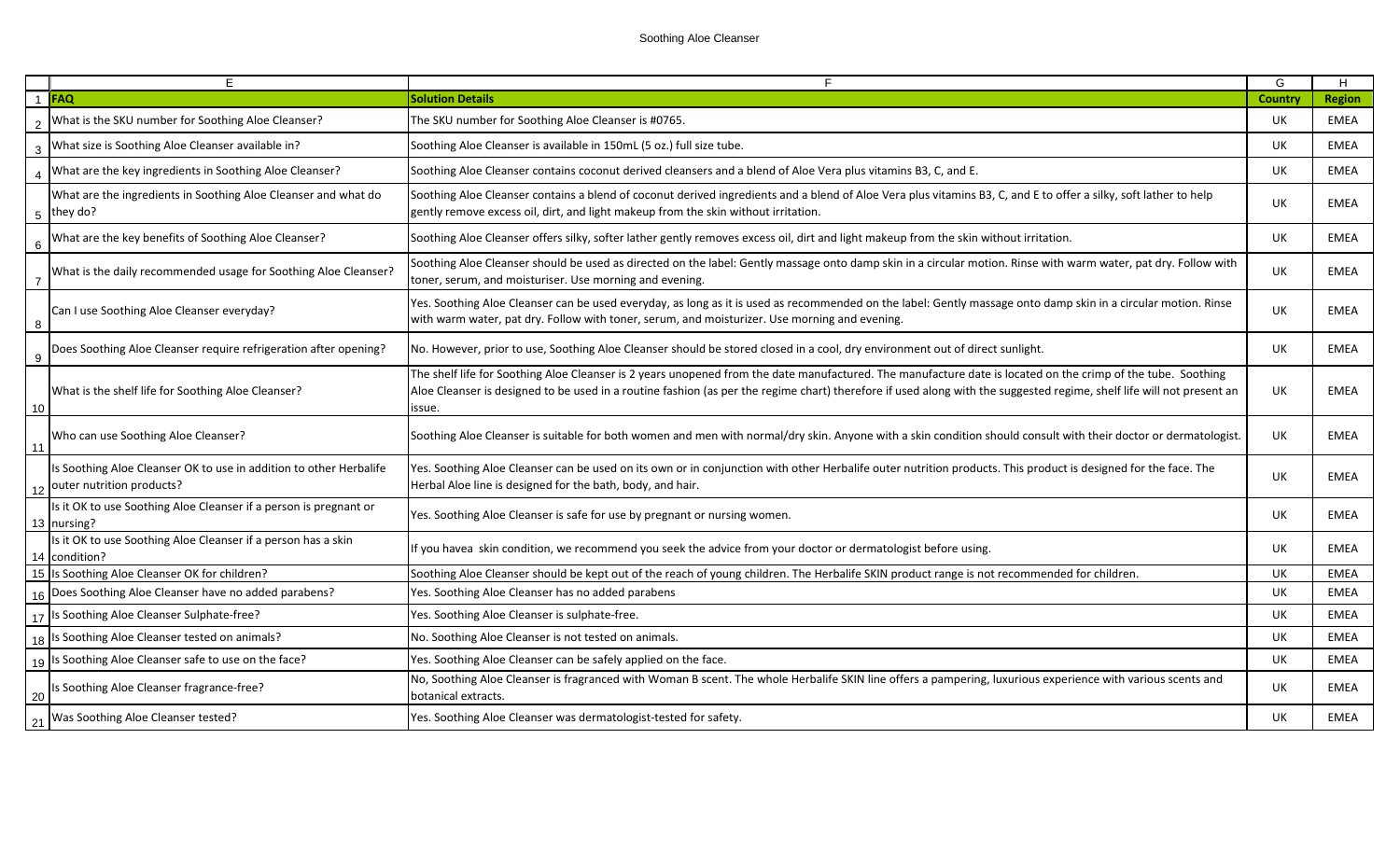|                 | F.                                                                                                      |                                                                                                                                                                                                                                                                                                                                                    | G       | H             |
|-----------------|---------------------------------------------------------------------------------------------------------|----------------------------------------------------------------------------------------------------------------------------------------------------------------------------------------------------------------------------------------------------------------------------------------------------------------------------------------------------|---------|---------------|
|                 | 1 FAQ                                                                                                   | <b>Solution Details</b>                                                                                                                                                                                                                                                                                                                            | Country | <b>Region</b> |
|                 | What is the SKU number for Polishing Citrus Cleanser?                                                   | The SKU number for Polishing Citrus Cleanser is #0766.                                                                                                                                                                                                                                                                                             | UK      | EMEA          |
|                 | What size is Polishing Citrus Cleanser available in?                                                    | Polishing Citrus Cleanser is available in 150mL (5 oz.) full size tube.                                                                                                                                                                                                                                                                            | UK      | EMEA          |
|                 | What are the ingredients in Polishing Citrus Cleanser and what do they do?                              | The Polishing Citrus Cleanser contains ingredients derived from coconut, apple, and jojoba which have been clinically tested to reduce skin's sebum after just one use.<br>Polishing Citrus Cleanser also contains a blend of Aloe Vera plus vitamins B3, C, and E.                                                                                | UK      | <b>EMEA</b>   |
|                 | What are the key benefits of Polishing Citrus Cleanser?                                                 | Daily use of this freshly-scented Polishing Citrus Cleanser with jojoba beads helps remove excess oil, dirt and impurities while providing a light polishing, giving skin a<br>healthy glow.                                                                                                                                                       | UK      | <b>EMEA</b>   |
| $6\overline{6}$ | What is the daily recommended usage for Polishing Citrus Cleanser?                                      | Polishing Citrus Cleanser should be used as directed on the label: Gently massage onto damp skin in a circular motion. Rinse with warm water, pat dry. Follow with<br>toner, serum and moisturiser. Use morning and evening.                                                                                                                       | UK      | <b>EMEA</b>   |
|                 | Can I use Polishing Citrus Cleanser everyday?                                                           | Yes. Polishing Citrus Cleanser can be used everyday, as long as it is used as recommended on the label: Gently massage onto damp skin in a circular motion. Rinse with<br>warm water, pat dry. Follow with toner, serum and moisturiser. Use morning and evening.                                                                                  | UK      | <b>EMEA</b>   |
| 8               | Does Polishing Citrus Cleanser require refrigeration after opening?                                     | No. However, prior to use, Polishing Citrus Cleanser should be stored closed in a cool, dry environment out of direct sunlight.                                                                                                                                                                                                                    | UK      | EMEA          |
| 9               | What is the shelf life for Polishing Citrus Cleanser?                                                   | The shelf life for Polishing Citrus Cleanser is 2 years unopened from the date manufactured. The manufacture date is located on the crimp of the tube. Polishing Citrus<br>Cleanser is designed to be used in a routine fashion (as per the regime chart) therefore if used along with the suggested regime, shelf life will not present an issue. | UK      | EMEA          |
| 10              | Who can use Polishing Citrus Cleanser?                                                                  | Polishing Citrus Cleanser is suitable for both women and men with normal/oily skin. Anyone with a skin condition should consult with their doctor or dermatologist.                                                                                                                                                                                | UK      | EMEA          |
|                 | Is Polishing Citrus Cleanser OK to use in addition to other outer nutrition Herbalife<br>11   products? | Yes. Polishing Citrus Cleanser can be used on its own or in conjunction with other Herbalife outer nutrition products. This product is designed for the face. The Herbal<br>Aloe line is designed for the bath, body, and hair.                                                                                                                    | UK      | EMEA          |
| 12              | Is it OK to use Polishing Citrus Cleanser if a person is pregnant or nursing?                           | Yes. Polishing Citrus Cleanser is safe for use by pregnant or nursing women.                                                                                                                                                                                                                                                                       | UK      | <b>EMEA</b>   |
|                 | Is it OK to use Polishing Citrus Cleanser if a person has a skin condition?                             | We recommend you seek the approval of your doctor or dermatologist before using.                                                                                                                                                                                                                                                                   | UK      | <b>EMEA</b>   |
|                 | 14 Is Polishing Citrus Cleanser ok for children?                                                        | Polishing Citrus Cleanser should be kept out of the reach of young children. The Herbalife SKIN product range is not recommended for children.                                                                                                                                                                                                     | UK      | EMEA          |
|                 | 15 Does Polishing Citrus Cleanser have no added parabens?                                               | Yes. Polishing Citrus Cleanser has no added parabens                                                                                                                                                                                                                                                                                               | UK      | <b>EMEA</b>   |
|                 | 16 Is Polishing Citrus Cleanser sulphate-free?                                                          | Yes. Polishing Citrus Cleanser is sulphate-free.                                                                                                                                                                                                                                                                                                   | UK      | <b>EMEA</b>   |
|                 | 17 Is Polishing Citrus Cleanser tested on animals?                                                      | No. Polishing Citrus Cleanser is not tested on animals.                                                                                                                                                                                                                                                                                            | UK      | <b>EMEA</b>   |
|                 | 18 Is Polishing Citrus Cleanser safe to use on the face?                                                | Yes. Polishing Citrus Cleanser can be safely applied on the face.                                                                                                                                                                                                                                                                                  | UK      | EMEA          |
| 19              | Is Polishing Citrus Cleanser fragrance-free?                                                            | No, Polishing Citrus Cleanser is fragranced with orange and grapefruit oils. The whole Herbalife SKIN line offers a pampering, luxurious experience with various scents<br>and botanical extracts.                                                                                                                                                 | UK      | <b>EMEA</b>   |
| 20              | Was Polishing Citrus Cleanser tested?                                                                   | Yes. Polishing Citrus Cleanser was clinically tested and shown to reduce sebum (oil) reduction and dermatologist-tested for safety. Clinically tested and shown to<br>reduce sebum after just one use.                                                                                                                                             | UK      | <b>EMEA</b>   |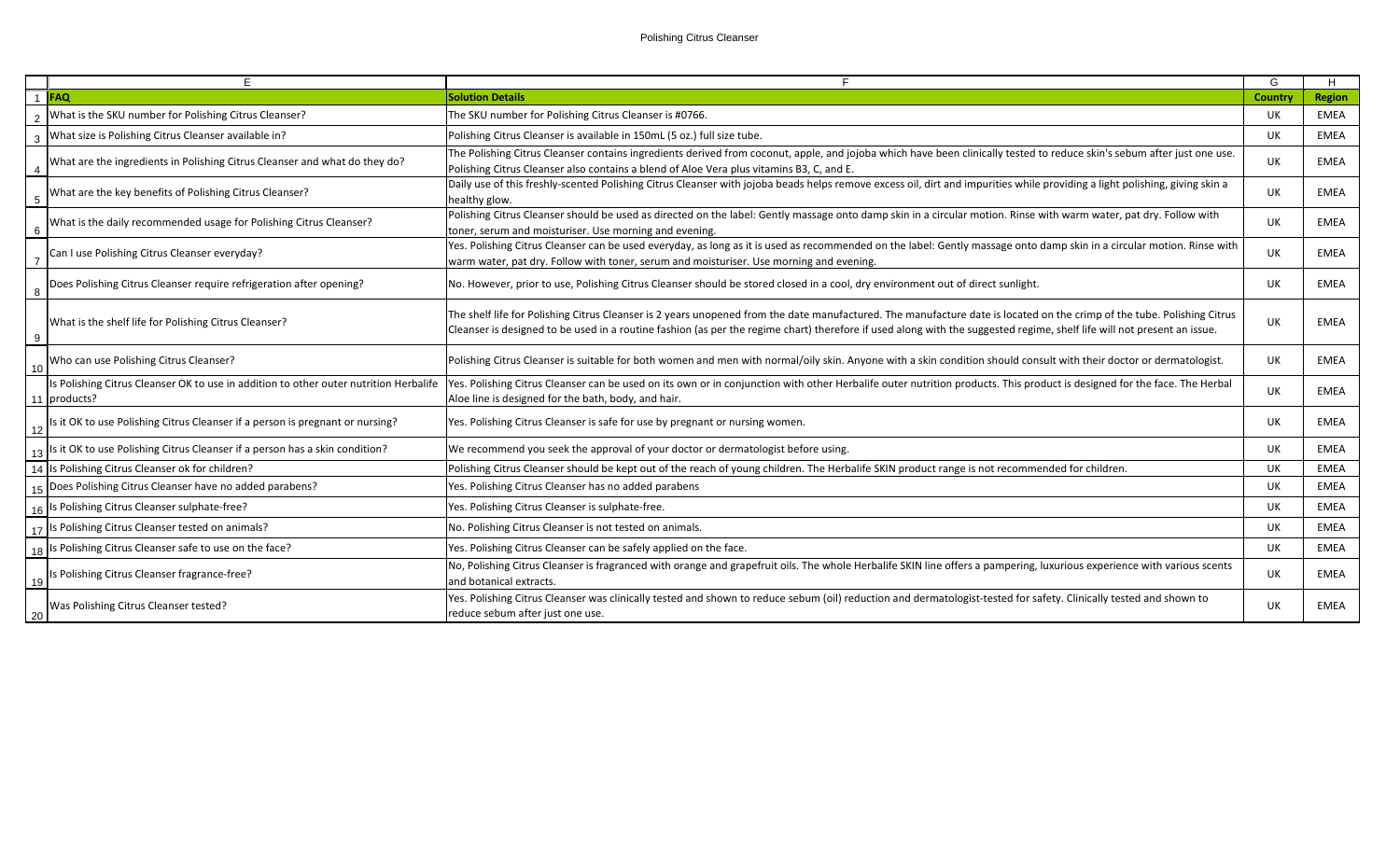|                 | A                                                                                                   | B                                                                                                                                                                                                                                                                                                                                                 | C.        | D           |
|-----------------|-----------------------------------------------------------------------------------------------------|---------------------------------------------------------------------------------------------------------------------------------------------------------------------------------------------------------------------------------------------------------------------------------------------------------------------------------------------------|-----------|-------------|
|                 | 1 FAQ                                                                                               | <b>Solution Details</b>                                                                                                                                                                                                                                                                                                                           | Country   | Region      |
|                 | What is the SKU number for Energising Herbal Toner?                                                 | The SKU number for Energising Herbal Toner is #0767.                                                                                                                                                                                                                                                                                              | UK        | EMEA        |
|                 | 3   What size is Energising Herbal Toner available in?                                              | Energising Herbal Toner is available in 50 mL (1.7 oz.) spray bottle.                                                                                                                                                                                                                                                                             | <b>UK</b> | EMEA        |
| $\overline{4}$  | What are the ingredients in Energising Herbal Toner and what do they do?                            | Energising Herbal Toner contains potassium alum, which may provide a refreshing tingling sensation on the skin, along with the blend of Aloe Vera plus vitamins B3,<br>C, and E to provide instant hydration. Energising Herbal Toner leaves the skin clean and refreshed.                                                                        | UK        | EMEA        |
| $5\phantom{0}$  | What are the key benefits of Energising Herbal Toner?                                               | Daily use (morning and evening) helps prepare your skin to better receive your serum and day or night time moisturiser, for optimum results. Energising Herbal<br>toner provides hydration to the skin.                                                                                                                                           | UK        | EMEA        |
| $6\phantom{1}6$ | What is the daily recommended usage for Energising Herbal Toner?                                    | Energising Herbal Toner should be used as directed on the label: Apply after cleanser. Spritz lightly on face or for a deeper clean, apply with a cotton ball. Follow<br>with serum and moisturiser. Use morning and evening.                                                                                                                     | <b>UK</b> | <b>EMEA</b> |
| $\overline{7}$  | Can I use Energising Herbal Toner everyday?                                                         | Yes. Energising Herbal Toner can be used everyday, as long as it is used as recommended on the label: Apply after cleanser. Spritz lightly on face or for a deeper<br>clean, apply with a cotton ball. Follow with serum and moisturiser. Use morning and evening.                                                                                | UK        | EMEA        |
| 8               | Does Energising Herbal Toner require refrigeration after opening?                                   | No. Energising Herbal Toner should be stored closed in a cool, dry environment out of direct sunlight.                                                                                                                                                                                                                                            | <b>UK</b> | <b>EMEA</b> |
| 9               | What is the shelf life for Energising Herbal Toner?                                                 | The shelf life for Energising Herbal Toner is 2 years unopened from the date manufactured. The manufacture date is located on the crimp of the tube. Energising<br>Herbal Toner is designed to be used in a routine fashion (as per the regime chart) therefore if used along with the suggested regime, shelf life will not present an<br>issue. | UK        | <b>EMEA</b> |
| 10              | Who can use Energising Herbal Toner?                                                                | Energising Herbal Toner is suitable for both women and men of all skin types. Anyone with a skin condition should consult with their health care provider.                                                                                                                                                                                        | UK        | EMEA        |
|                 | Is Energising Herbal Toner OK to use in addition to other outer nutrition Herbalife<br>11 products? | Yes. Energising Herbal Toner can be used on its own or in conjunction with other Herbalife outer nutrition products. This product is designed for the face. The<br>Herbal Aloe line is designed for the bath, body, and hair.                                                                                                                     | UK        | EMEA        |
|                 | 12 Is it OK to use Energising Herbal Toner if a person is pregnant or nursing?                      | Yes. Energising Herbal Toner is safe for use by pregnant or nursing women.                                                                                                                                                                                                                                                                        | UK        | <b>EMEA</b> |
|                 | 13  Is it OK to use Energising Herbal Toner if a person has a skin condition?                       | We recommend you seek the advice of your doctor or dermatologist before using.                                                                                                                                                                                                                                                                    | <b>UK</b> | <b>EMEA</b> |
|                 | 14 Is Energising Herbal Toner OK for children?                                                      | Energising Herbal Toner should be kept out of the reach of young children. The Herbalife SKIN product range is not recommended for children.                                                                                                                                                                                                      | UK        | EMEA        |
|                 | 15   Does Energising Herbal Toner have no added parabens                                            | Yes. Energising Herbal Toner has no added parabens                                                                                                                                                                                                                                                                                                | UK        | <b>EMEA</b> |
|                 | 16 Is Energising Herbal Toner tested on animals?                                                    | No. Energising Herbal Toner is not tested on animals.                                                                                                                                                                                                                                                                                             | UK        | EMEA        |
|                 | 17   Is Energising Herbal Toner safe to use on the face?                                            | Yes. Energising Herbal Toner can be safely applied on the face.                                                                                                                                                                                                                                                                                   | UK        | EMEA        |
| 18              | Is Energising Herbal Toner fragrance-free?                                                          | No, Energising Herbal Toner is fragranced with Mandarin Splash scent. The whole Herbalife SKIN line offers a pampering, luxurious experience with various scents<br>and botanical extracts.                                                                                                                                                       | UK        | EMEA        |
|                 | 19   Was Energising Herbal Toner tested?                                                            | Yes. Energising Herbal Toner was dermatologist-tested for safety.                                                                                                                                                                                                                                                                                 | <b>UK</b> | <b>EMEA</b> |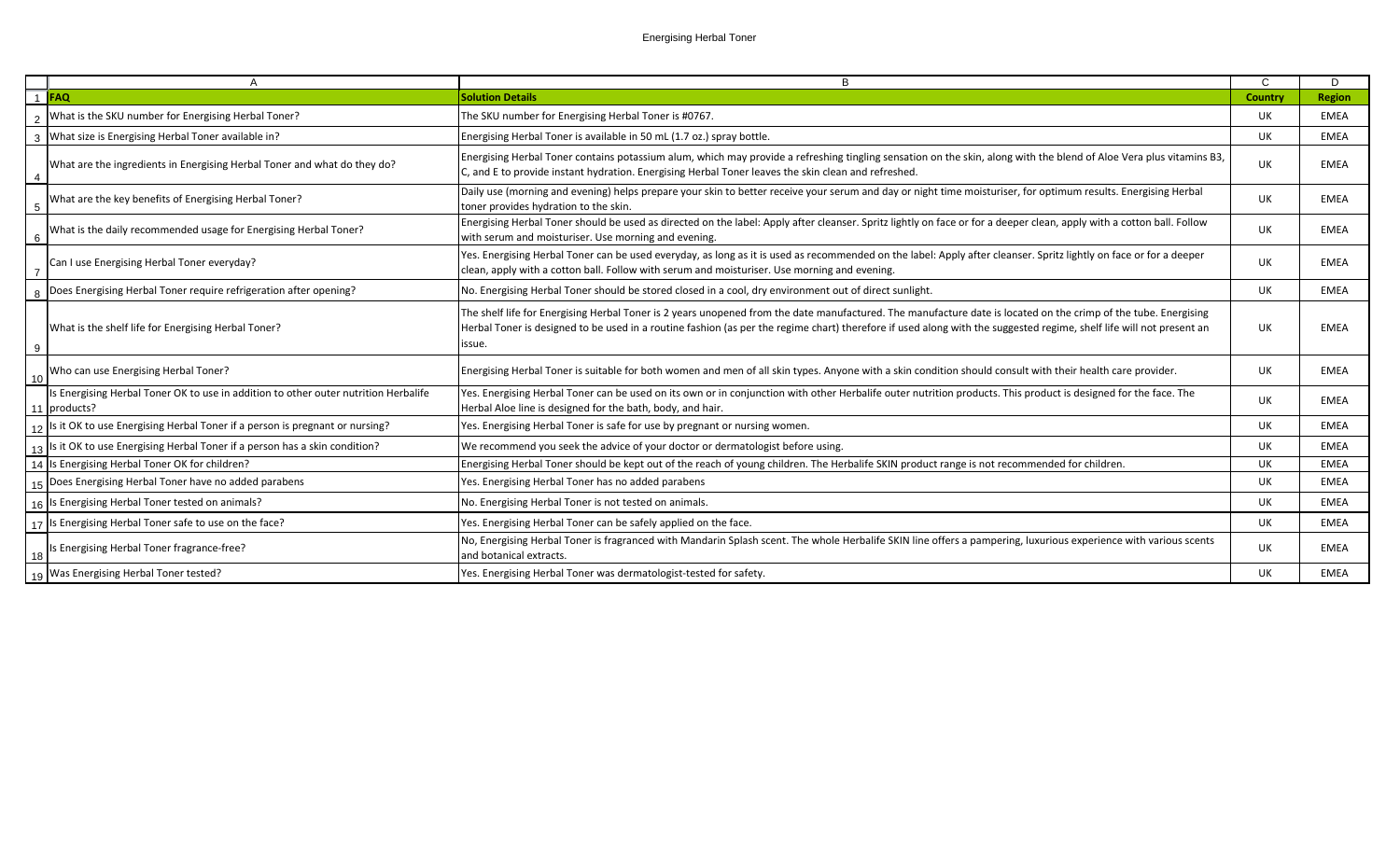## Line Minimising Serum

|                | E.                                                                                                  | F                                                                                                                                                                                                                                                                                                                                                                                                                        | G         | Н.            |
|----------------|-----------------------------------------------------------------------------------------------------|--------------------------------------------------------------------------------------------------------------------------------------------------------------------------------------------------------------------------------------------------------------------------------------------------------------------------------------------------------------------------------------------------------------------------|-----------|---------------|
|                | $1$ FAO                                                                                             | <b>Solution Details</b>                                                                                                                                                                                                                                                                                                                                                                                                  | Country   | <b>Region</b> |
|                | What is the SKU number for Line Minimising Serum?                                                   | The SKU number for Line Minimising Serum is #0768.                                                                                                                                                                                                                                                                                                                                                                       | UK        | <b>EMEA</b>   |
|                | What size is the Line Minimising Serum available in?                                                | Line Minimising Serum is available in airless pump in a cylindrical carton top in 30mL (1 oz.) full size                                                                                                                                                                                                                                                                                                                 | UK        | <b>EMEA</b>   |
|                | What are the ingredients in Line Minimising Serum and what do they do?                              | Line Minimising Serum contains chestnut seed extract, acetyl octapeptide 3, caffeine and a blend of Aloe Vera plus Vitamins B3, C and E which together has been<br>clinically tested to remarkably improve the skin's smoothness, softness, radiance, glow and luminosity. It has also been clinically tested and shown to reduce the<br>appearance of fine lines, wrinkles and improve the skin's elasticity in 7 days. | <b>UK</b> | EMEA          |
| 5              | What are the key benefits of Line Minimising Serum?                                                 | Line Minimising Serum has been clinically tested to remarkably improve the skin's smoothness, softness, radiance, glow, and luminosity in just 7 days. It has also<br>been clinically tested and shown to reduce the appearance of fine lines and wrinkles in 7 days. It was also clinically tested to improve the skin's elasticity.                                                                                    | UK        | <b>EMEA</b>   |
|                | What is the daily recommended usage for Line Minimising Serum?                                      | Line Minimising Serum should be used as directed on the label: Apply after cleanse and toner, and before Moisturiser. Use morning and evening.                                                                                                                                                                                                                                                                           | UK        | EMEA          |
|                | Can I use Line Minimising Serum everyday?                                                           | Yes. Line Minimising Serum can be used everyday, as long as it is used as recommended on the label: Apply after cleanse and toner, and before Moisturiser. Use<br>morning and evening.                                                                                                                                                                                                                                   | <b>UK</b> | EMEA          |
|                | Does Line Minimising Serum require refrigeration after opening?                                     | No. Line Minimising Serum should be stored closed in a cool, dry environment out of direct sunlight.                                                                                                                                                                                                                                                                                                                     | UK        | EMEA          |
| $\overline{9}$ | What is the shelf life for Line Minimising Serum?                                                   | The shelf life for Line Minimising Serum is 2 years unopened from the date manufactured. The manufacture date is located on the crimp of the tube. Line<br>Minimising Serum is designed to be used in a routine fashion (as per the regime chart) therefore if used along with the suggested regime, shelf life will not present<br>an issue.                                                                            | UK        | EMEA          |
| 10             | Who can use Line Minimising Serum?                                                                  | Line Minimising Serum is suitable for both women and men of all skin types. Anyone with a skin condition should consult with their doctor or dermatologist.                                                                                                                                                                                                                                                              | UK        | EMEA          |
|                | Is Line Minimising Serum OK to use in addition to other outer nutrition Herbalife<br>11   products? | Yes. Line Minimising Serum can be used on its own or in conjunction with other Herbalife outer nutrition products. This product is designed for the face. The Herbal<br>Aloe line is designed for the bath, body, and hair.                                                                                                                                                                                              | UK        | EMEA          |
|                | 12 Is it OK to use Line Minimising Serum if a person is pregnant or nursing?                        | Yes. Line Minimising Serum is safe for use by pregnant or nursing women.                                                                                                                                                                                                                                                                                                                                                 | <b>UK</b> | EMEA          |
|                | $\frac{1}{13}$ Is it OK to use Line Minimising Serum if a person has a skin condition?              | We recommend you seek the approval of your doctor or dermatologist before using.                                                                                                                                                                                                                                                                                                                                         | UK        | EMEA          |
|                | 14 Is Line Minimising Serum OK for children?                                                        | Line Minimising Serum should be kept out of the reach of young children. The Herbalife SKIN product range is not recommended for children.                                                                                                                                                                                                                                                                               | UK.       | EMEA          |
|                | $\frac{1}{15}$ Does Line Minimising Serum have no added parabens?                                   | Yes. Line Minimising Serum has no added parabens                                                                                                                                                                                                                                                                                                                                                                         | UK        | <b>EMEA</b>   |
|                | 16 Is Line Minimising Serum Sulphate-Free?                                                          | Yes. Line Minimising Serum is sulphate-free.                                                                                                                                                                                                                                                                                                                                                                             | UK.       | EMEA          |
|                | 17   Is Line Minimising Serum tested on animals?                                                    | No. Line Minimising Serum is not tested on animals.                                                                                                                                                                                                                                                                                                                                                                      | UK        | EMEA          |
|                | 18 Is Line Minimising Serum safe to use on the face?                                                | Yes. Line Minimising Serum can be safely applied on the face.                                                                                                                                                                                                                                                                                                                                                            | UK.       | EMEA          |
| 19             | Is Line Minimising Serum fragrance-free?                                                            | No, Line Minimising Serum is fragranced with Mandarin Splash scent. The whole Herbalife SKIN line offers a pampering, luxurious experience with various scents<br>and botanical extracts.                                                                                                                                                                                                                                | UK        | EMEA          |
| 20             | Was Line Minimising Serum tested?                                                                   | Yes. Line Minimising Serum was clinically tested and shown to improve in smoothness, softness, radiance, glow, and luminosity. It has also been clinically tested and<br>shown to reduce the appearance of lines and wrinkles over time, and improving elasticity. It was dermatologist-tested for safety.                                                                                                               | UK        | EMEA          |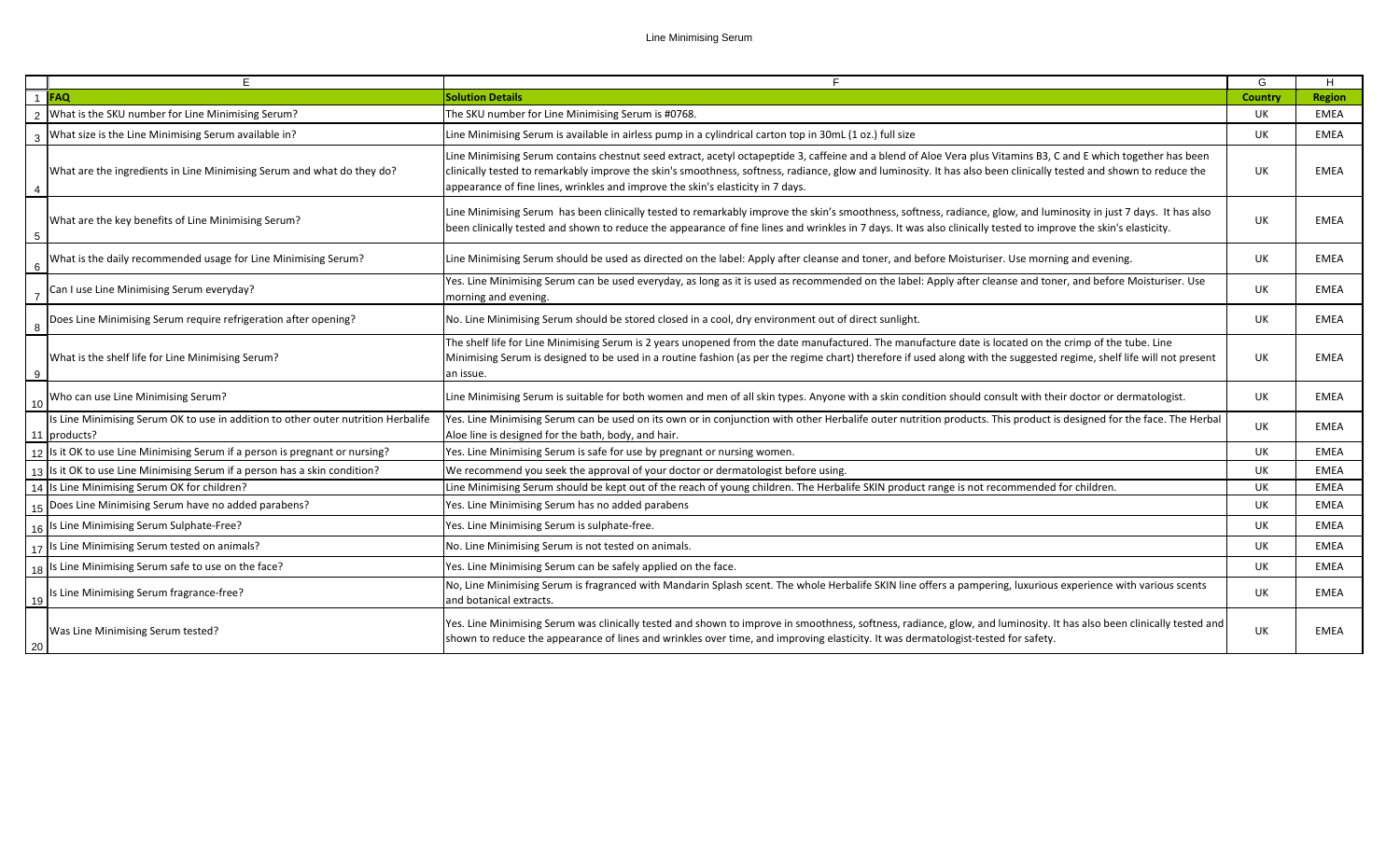|                 | E                                                                                                  | F                                                                                                                                                                                                                                                                                                                                                                                                                                            | G       | H             |
|-----------------|----------------------------------------------------------------------------------------------------|----------------------------------------------------------------------------------------------------------------------------------------------------------------------------------------------------------------------------------------------------------------------------------------------------------------------------------------------------------------------------------------------------------------------------------------------|---------|---------------|
| $\overline{1}$  | <b>FAQ</b>                                                                                         | <b>Solution Details</b>                                                                                                                                                                                                                                                                                                                                                                                                                      | Country | <b>Region</b> |
| $\overline{2}$  | What is the SKU number for Daily Glow Moisturiser?                                                 | The SKU number for Daily Glow Moisturiser is #0769.                                                                                                                                                                                                                                                                                                                                                                                          | UK.     | EMEA          |
| 3               | What size is Daily Glow Moisturiser available in?                                                  | Daily Glow Moisturiser is available in a 30 mL (1 oz.) full size airless pump.                                                                                                                                                                                                                                                                                                                                                               | UK      | EMEA          |
| $\overline{4}$  | What are the key ingredients in Daily Glow Moisturiser?                                            | Daily Glow Moisturiser contains sunflower seed oil, spilanthes acmella flower extract, macadamia nut oil, olive oil, sesame seed oil and a blend of<br>Aloe Vera plus Vitamins B3, C, and E.                                                                                                                                                                                                                                                 | UK      | <b>EMEA</b>   |
| $5\phantom{.0}$ | What are the ingredients in Daily Glow Moisturiser and what do they do?                            | Daily Glow Moisturiser contains sunflower seed oil, spilanthes acmella flower extract, macadamia nut oil, olive oil, sesame seed oil and a blend of<br>Aloe Vera plus Vitamins B3, C, and E. Daily Glow Moisturiser has been clinically tested to remarkably improve the skin's smoothness, softness,<br>radiance, glow, and luminosity in just 7 days. It has also been clinically tested to double the skin's moisture level over 8 hours. | UK      | <b>EMEA</b>   |
| - 6             | What are the key benefits of Daily Glow Moisturiser?                                               | Daily Glow Moisturiser has been clinically tested to remarkably improve the skin's smoothness, softness, radiance, glow, and luminosity in just 7 days.<br>It has also been clinically tested to double the skin's moisture level over 8 hours. Daily use of this hydrating cream with illuminating properties gives<br>the skin a healthy glow.                                                                                             | UK      | <b>EMEA</b>   |
|                 | What is the daily recommended usage for Daily Glow Moisturiser?                                    | Daily Glow Moisturiser should be used as directed on the label: Apply after cleanser, toner, and serum.                                                                                                                                                                                                                                                                                                                                      | UK      | EMEA          |
| 8               | Can I use Daily Glow Moisturiser everyday?                                                         | Yes. Daily Glow Moisturiser can be used everyday, as long as it is used as recommended on the label: apply after cleanser, toner, and serum.                                                                                                                                                                                                                                                                                                 | UK      | <b>EMEA</b>   |
|                 | Does Daily Glow Moisturiser require refrigeration after opening?                                   | No. However, prior to use, Daily Glow Moisturiser should be stored closed in a cool, dry environment out of direct sunlight.                                                                                                                                                                                                                                                                                                                 | UK      | <b>EMEA</b>   |
| 10              | What is the shelf life for Daily Glow Moisturiser?                                                 | The shelf life for Daily Glow Moisturiser is 2 years unopened from the date manufactured. The manufacture date is located on the crimp of the tube.<br>Daily Glow Moisturiser is designed to be used in a routine fashion (as per the regime chart) therefore if used along with the suggested regime, shelf<br>life will not present an issue.                                                                                              | UK      | <b>EMEA</b>   |
| 11              | Who can use Daily Glow Moisturiser?                                                                | Daily Glow Moisturiser is suitable for both women and men of all skin types. Anyone with a skin condition should consult with their doctor or<br>dermatologist.                                                                                                                                                                                                                                                                              | UK      | <b>EMEA</b>   |
|                 | Is Daily Glow Moisturiser OK to use in addition to other outer nutrition Herbalife<br>12 products? | Yes. Daily Glow Moisturiser can be used on its own or in conjunction with other Herbalife outer nutrition products. This product is designed for the<br>face. The Herbal Aloe line is designed for the bath, body, and hair.                                                                                                                                                                                                                 | UK      | EMEA          |
| 13              | Is it OK to use Daily Glow Moisturiser if a person is pregnant or nursing?                         | Yes. Daily Glow Moisturiser is safe for use by pregnant or nursing women.                                                                                                                                                                                                                                                                                                                                                                    | UK      | <b>EMEA</b>   |
| 14              | Is it OK to use Daily Glow Moisturiser if a person has a skin condition?                           | We recommend you seek the advice of your doctor or dermatologist before using.                                                                                                                                                                                                                                                                                                                                                               | UK      | EMEA          |
| 15              | Is Daily Glow Moisturiser OK for children?                                                         | Daily Glow Moisturiser should be kept out of the reach of young children. The Herbalife SKIN product range is not recommended for children.                                                                                                                                                                                                                                                                                                  | UK      | <b>EMEA</b>   |
|                 | Does Daily Glow Moisturiser have no added parabens                                                 | Yes. Daily Glow Moisturiser has no added parabens                                                                                                                                                                                                                                                                                                                                                                                            | UK      | <b>EMEA</b>   |
|                 | 17 Is Daily Glow Moisturiser tested on animals?                                                    | No. Daily Glow Moisturiser is not tested on animals.                                                                                                                                                                                                                                                                                                                                                                                         | UK      | EMEA          |
| 18              | Is Daily Glow Moisturiser safe to use on the face?                                                 | Yes. Daily Glow Moisturiser can be safely applied on the face.                                                                                                                                                                                                                                                                                                                                                                               | UK      | <b>EMEA</b>   |
| 19              | Is Daily Glow Moisturiser fragrance-free?                                                          | No, Daily Glow Moisturiser is fragranced with Mandarin Melange scent. The whole Herbalife SKIN line offers a pampering, luxurious experience with<br>various scents and botanical extracts.                                                                                                                                                                                                                                                  | UK      | EMEA          |
| 20              | Was Daily Glow Moisturiser tested?                                                                 | Yes. Daily Glow Moisturiser was clinically tested for improvement in smoothness, softness, radiance, glow, and luminosity. It has also been clinically<br>tested and shown to significantly increase the skin's hydration over 8 hours and is dermatologist-tested for safety.                                                                                                                                                               | UK      | <b>EMEA</b>   |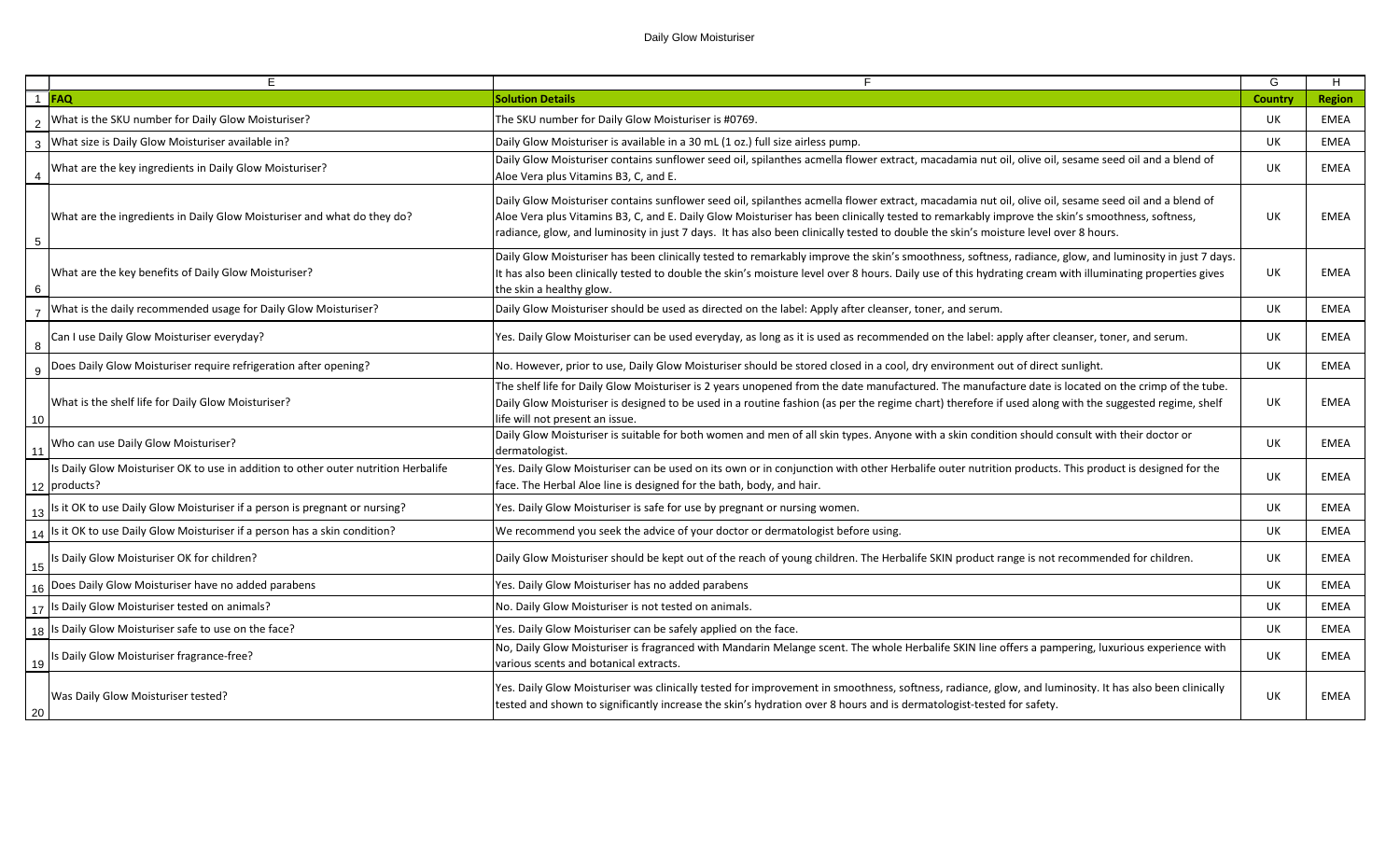| FAQ                                                                                                       | <b>Solution Details</b>                                                                                                                                                                                                                                                                                                                                                                                                                                                                                                                            | <b>Country</b> | Region      |
|-----------------------------------------------------------------------------------------------------------|----------------------------------------------------------------------------------------------------------------------------------------------------------------------------------------------------------------------------------------------------------------------------------------------------------------------------------------------------------------------------------------------------------------------------------------------------------------------------------------------------------------------------------------------------|----------------|-------------|
| What is the SKU number for SPF 30 Protective<br>Moisturiser?                                              | SPF 30 Protective Moisturiser: SKU #0899.                                                                                                                                                                                                                                                                                                                                                                                                                                                                                                          | UK             | <b>EMEA</b> |
| What size is SPF 30 Protective Moisturiser available<br>in?                                               | SPF 30 Protective Moisturiser is available in a 30 mL (1 fluid ounce) airless pump.                                                                                                                                                                                                                                                                                                                                                                                                                                                                | UK             | <b>EMEA</b> |
| What are the active ingredients in SPF 30<br>Protective Moisturiser and what do they do?                  | SPF 30 Protective Moisturiser contains avobenzone, homosalate, octisalate, octocrylene<br>and oxybenzone. These ingredients offers broad spectrum UVA/UVB protection. SPF 30<br>Protective Moisturiser also contains a blend of Aloe Vera plus Vitamins B3, C and E which<br>together has been clinically tested to remarkably improve the skin's smoothness, softness,<br>radiance, glow and luminosity. It has also been clinically tested and shown to reduce the<br>appearance of fine lines, wrinkles, and doubles skin moisture for 8 hours. | UK             | <b>EMEA</b> |
| What are the key benefits of SPF 30 Protective<br>Moisturiser?                                            | SPF 30 Protective Moisturiser provides broad spectrum UVA/UVB protection. SPF 30<br>Protective Moisturiser has been clinically tested to remarkably improve the skin's<br>smoothness, softness, radiance, glow and luminosity. It has also been clinically tested and<br>shown to reduce the appearance of fine lines, wrinkles, and doubles skin moisture for 8<br>hours. The formula is dermatologist-tested.                                                                                                                                    | UK             | <b>EMEA</b> |
| What is the daily recommended usage for SPF 30<br>Protective Moisturiser?                                 | SPF 30 Protective Moisturiser is step number five of your daily skin care regime. Use every<br>morning as your final step (apply after cleanser, toner and serum); apply liberally as needed<br>15-30 minutes before sun exposure. Perfect for men and women and suitable for all skin<br>types.                                                                                                                                                                                                                                                   | UK             | <b>EMEA</b> |
| Can I use SPF 30 Protective Moisturiser everyday?                                                         | Yes, SPF 30 Protective Moisturiser is a daily moisturiser and can be used every morning or<br>anytime during the day, as directed on the label.                                                                                                                                                                                                                                                                                                                                                                                                    | UK             | <b>EMEA</b> |
| What is the shelf life for SPF 30 Protective<br>Moisturiser?                                              | The shelf life for SPF 30 Protective Moisturiser is 24 months unopened from the date<br>manufactured. SPF 30 Protective Moisturiser is designed to be used in a routine fashion (as<br>per the regime chart) therefore if used along with the suggested regime, shelf life will not<br>present an issue.                                                                                                                                                                                                                                           | UK             | <b>EMEA</b> |
| Who can use SPF 30 Protective Moisturiser?                                                                | SPF 30 Protective Moisturiser is suitable for both women and men of all skin types. Anyone<br>with a skin condition should consult with their doctor or dermatologist.                                                                                                                                                                                                                                                                                                                                                                             | UK             | <b>EMEA</b> |
| Is SPF 30 Protective Moisturiser OK to use in<br>addition to other Herbalife outer nutrition<br>products? | Yes. SPF 30 Protective Moisturiser can be used on its own or in conjunction with any other<br>Herbalife outer nutrition product.                                                                                                                                                                                                                                                                                                                                                                                                                   | UK             | <b>EMEA</b> |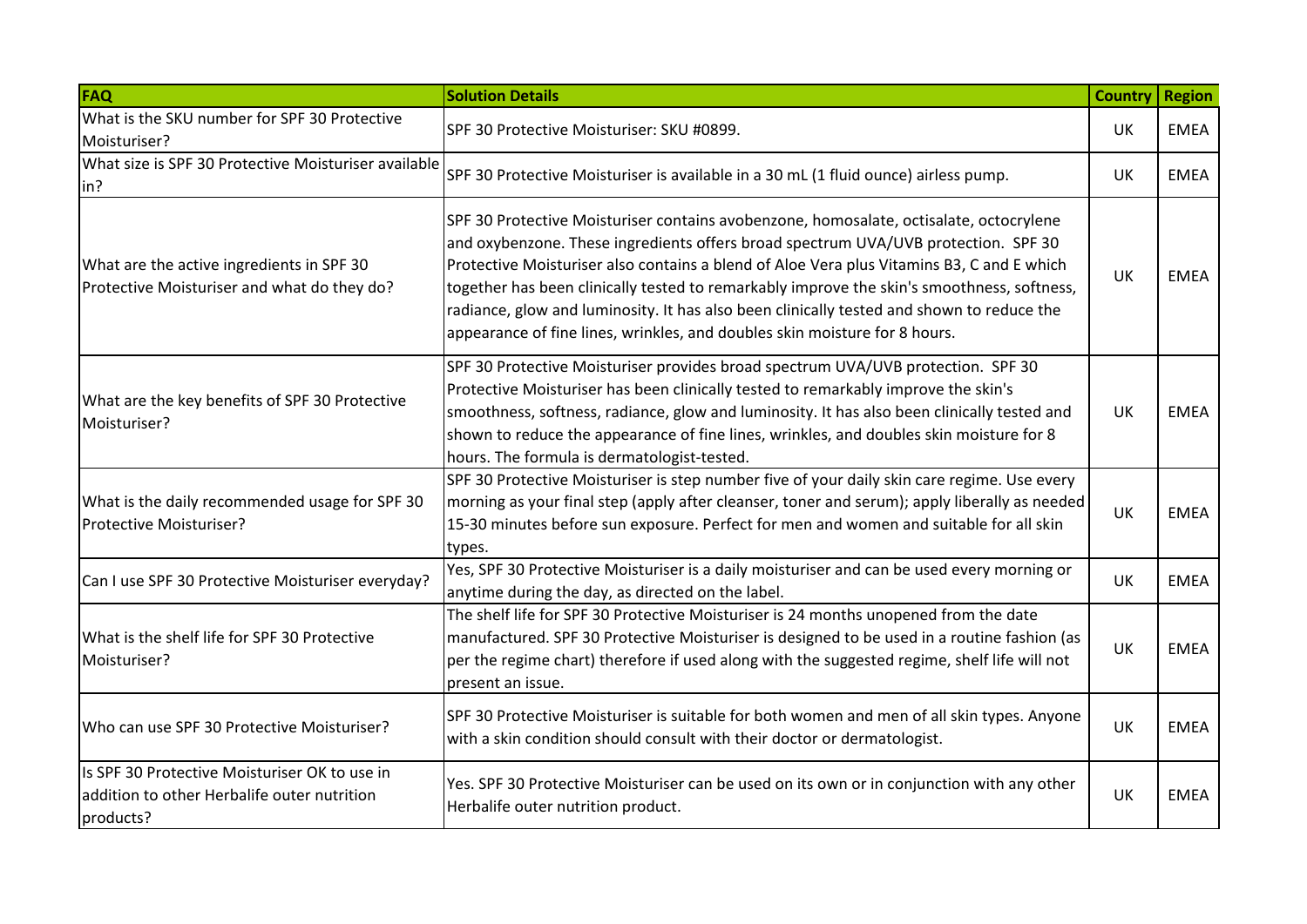| Can pregnant or nursing women use SPF 30<br><b>Protective Moisturiser?</b>        | Yes. SPF 30 Protective Moisturiser is safe for use by pregnant or nursing women.                                                                                                                                                                                                                                                                                               | UK        | <b>EMEA</b> |
|-----------------------------------------------------------------------------------|--------------------------------------------------------------------------------------------------------------------------------------------------------------------------------------------------------------------------------------------------------------------------------------------------------------------------------------------------------------------------------|-----------|-------------|
| Is it OK to use SPF 30 Protective Moisturiser if you<br>have a skin condition?    | If a person has a skin condition, we recommend you seek the advice of your doctor or<br>dermatologist before using.                                                                                                                                                                                                                                                            | <b>UK</b> | <b>EMEA</b> |
| Is SPF 30 Protective Moisturiser OK for children to<br>use?                       | SPF 30 Protective Moisturiser should be kept out of reach of children. The Herbalife SKIN<br>product range is not recommended for children.                                                                                                                                                                                                                                    | <b>UK</b> | EMEA        |
|                                                                                   | Is SPF 30 Protective Moisturiser tested on animals? No. SPF 30 Protective Moisturiser is not tested on animals.                                                                                                                                                                                                                                                                | <b>UK</b> | <b>EMEA</b> |
| Is SPF 30 Protective Moisturiser safe to use on the<br>face?                      | Yes. SPF 30 Protective Moisturiser is formulated to be used on the face.                                                                                                                                                                                                                                                                                                       | <b>UK</b> | <b>EMEA</b> |
| Is SPF 30 Protective Moisturiser fragrance-free?                                  | No, SPF 30 Protective Moisturiser is fragranced with Mandarin Splash Fragrance                                                                                                                                                                                                                                                                                                 | UK        | <b>EMEA</b> |
| Was SPF 30 Protective Moisturiser tested?                                         | Yes. SPF 30 Protective Moisturiser is dermatologist tested. A cosmetic test of SPF 30<br>Protective Moisturiser showed subjects skin looks more radiant, luminous, and glowing and<br>feels softer and smoother in just 7 days*; the product helps diminish the appearance of fine<br>lines & wrinkles in just 7 days**; and the product doubles skin moisture for 8 hours.*** | UK        | <b>EMEA</b> |
| Will SPF 30 Protective Moisturiser be added to<br>other programs?                 | Yes, SPF 30 Protective Moisturiser will be added to the ultimate programs.                                                                                                                                                                                                                                                                                                     | <b>UK</b> | <b>EMEA</b> |
| Will SPF 30 Protective Moisturiser be a part of the<br>7-Day Results Kit?         | Yes, SPF 30 Protective Moisturiser will be added to the 7-Day Results Kit as a 15 ml tube.                                                                                                                                                                                                                                                                                     | <b>UK</b> | <b>EMEA</b> |
| Can I use the SPF 30 Protective Moisturiser after<br>the Daily Glow Moisturiser?  | We do not recommend these two products be used together. Use of the products together<br>will not improve or give any additional benefits.                                                                                                                                                                                                                                     | <b>UK</b> | <b>EMEA</b> |
| Was SPF 30 Protective Moisturiser product tested<br>to be non-comedogenic?        | No. SPF 30 Protective Moisturiser was not tested to be non-comedogenic.                                                                                                                                                                                                                                                                                                        | <b>UK</b> | <b>EMEA</b> |
| Is SPF 30 Protective Moisturiser sweatproof or<br>water resistant?                | No. SPF 30 Protective Moisturiser is not sweatproof or water resistant.                                                                                                                                                                                                                                                                                                        | UK        | <b>EMEA</b> |
| Will there be video or literature available for SPF<br>30 Protective Moisturiser? | Yes. SPF 30 Protective Moisturiser messaging is available on myHerbalife.com and<br>HerbalifeSkin.com (Tools & Training > Product > Product Information >Personal Care).                                                                                                                                                                                                       | UK        | <b>EMEA</b> |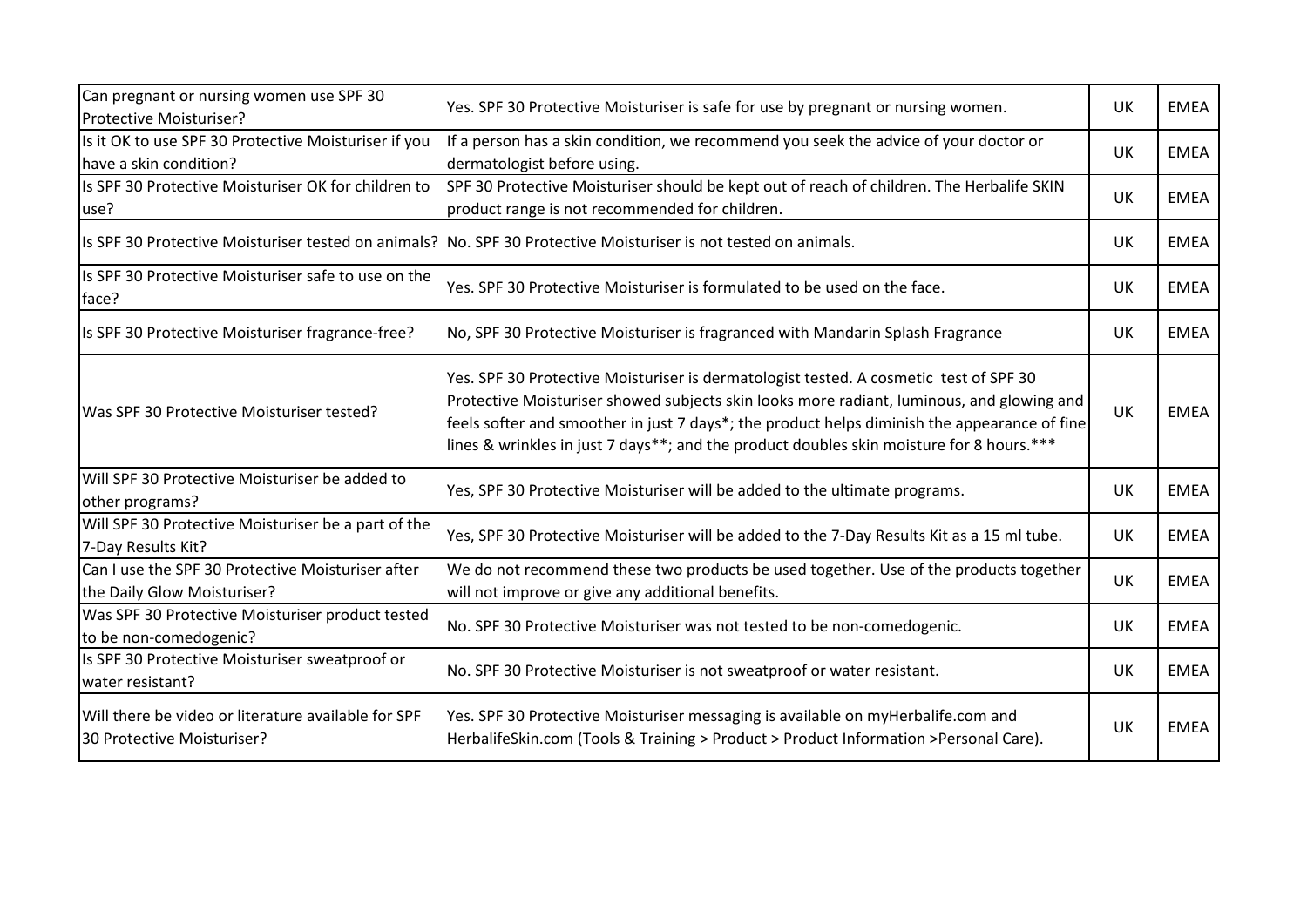\*Testing Disclosure: Test on 30 subjects measured by visual expert grading on intervals of 2, 4, and 7 days. 100% of subjects showed improvement over 7 days in smoothness, softness, glow and radiance and luminosity.

\*\*Test on 30 subjects: skin roughness measured by Visioscan at intervals of 0, 7 and 42 days

\*\*\*Testing Disclosure: Test on 30 subjects, measuring skin moisture levels at 8 hour intervals. Skin of 100% of subjects showed double the moisture levels over baseline after eight hours.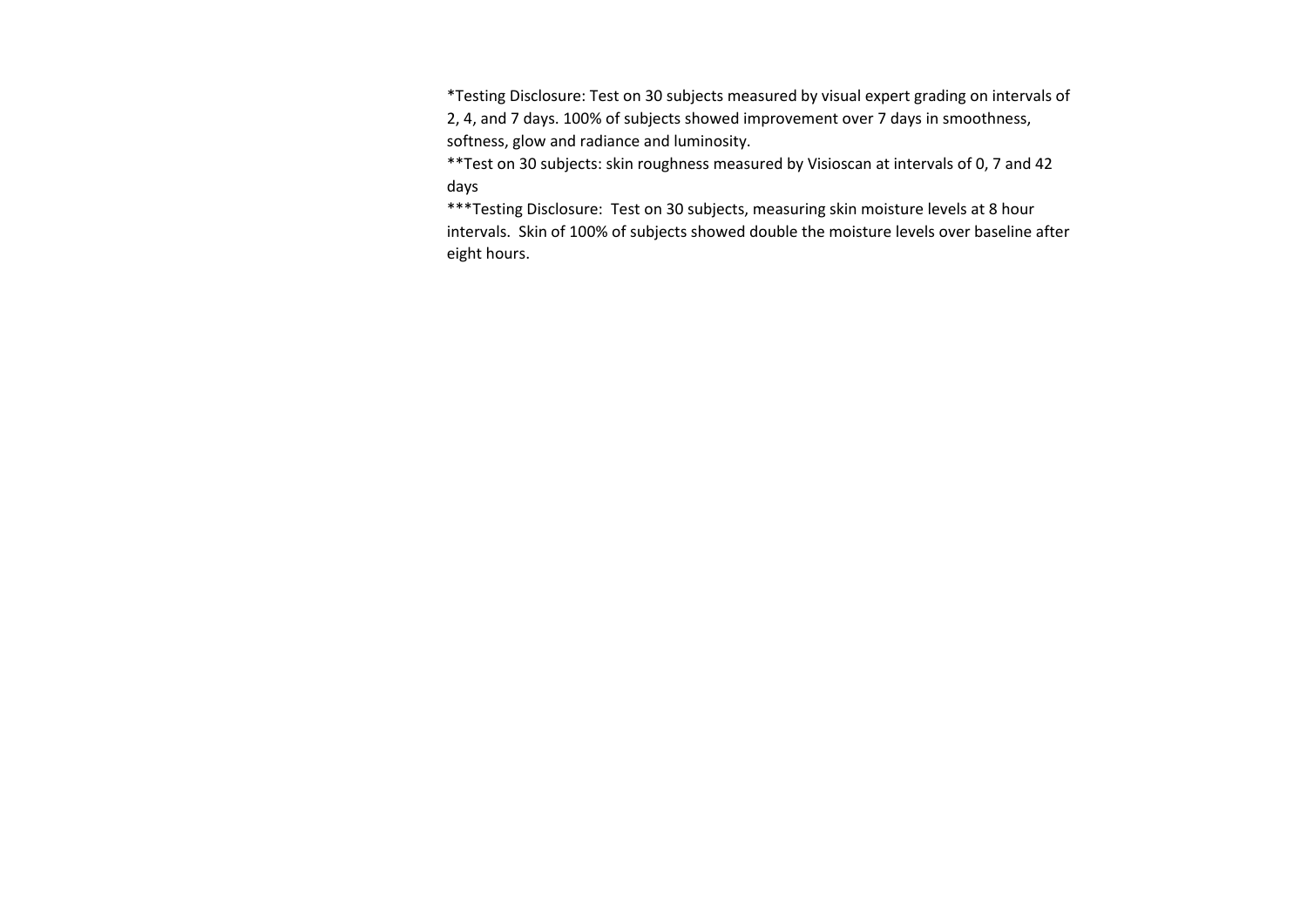|                | F.                                                                                                   |                                                                                                                                                                                                                                                                                                                                                                                                                                                                                                                             | G         | H           |
|----------------|------------------------------------------------------------------------------------------------------|-----------------------------------------------------------------------------------------------------------------------------------------------------------------------------------------------------------------------------------------------------------------------------------------------------------------------------------------------------------------------------------------------------------------------------------------------------------------------------------------------------------------------------|-----------|-------------|
|                | <b>FAQ</b>                                                                                           | <b>Solution Details</b>                                                                                                                                                                                                                                                                                                                                                                                                                                                                                                     | Country   | Region      |
|                | What is the SKU number for Replenishing Night Cream?                                                 | The SKU number for Replenishing Night Cream is #0774.                                                                                                                                                                                                                                                                                                                                                                                                                                                                       | UK.       | <b>EMEA</b> |
|                | What size is Replenishing Night Cream available in?                                                  | Replenishing Night Cream is available in 30 ml (1 oz.) full size                                                                                                                                                                                                                                                                                                                                                                                                                                                            | <b>UK</b> | <b>EMEA</b> |
| $\overline{4}$ | What are the ingredients in Replenishing Night Cream and what do they do?                            | Replenishing Night Cream contains sunflower seed oil, macadamia seed oil, olive fruit oil, sesame seed oil, spilanthes acmella flower extract and a blend of Aloe Vera plus<br>Vitamins B3, C, and E. Replenishing Night Cream has been clinically tested to improve the skin's smoothness, softness, radiance, glow, and luminosity in just 7 days.<br>Additionally it has been clinically tested to both double the skin's moisture level over 8 hours and to reduce the appearance of fine lines and wrinkles over time. | <b>UK</b> | <b>EMEA</b> |
| - 5            | What are the key benefits of Replenishing Night Cream?                                               | Replenishing Night Cream has been clinically tested to improve the skin's smoothness, softness, radiance, glow, and luminosity in just 7 days. Additionally it has been<br>clinically tested to both double the skin's moisture level over 8 hours and to reduce the appearance of fine lines and wrinkles in 7 days.                                                                                                                                                                                                       | UK        | <b>EMEA</b> |
| 6              | What is the daily recommended usage for Replenishing Night Cream?                                    | Replenishing Night Cream should be used as directed on the label: Apply after cleanser, toner, and serum.                                                                                                                                                                                                                                                                                                                                                                                                                   | UK.       | <b>EMEA</b> |
|                | Can I use Replenishing Night Cream everyday?                                                         | Yes. Replenishing Night Cream can be used everyday, as long as it is used as recommended on the label: apply after cleanser, toner, and serum. Replenishing Night Cream is<br>designed for nightly use.                                                                                                                                                                                                                                                                                                                     | UK        | <b>EMEA</b> |
|                | Does Replenishing Night Cream require refrigeration after opening?                                   | No. However, prior to use, Replenishing Night Cream should be stored closed in a cool, dry environment out of direct sunlight.                                                                                                                                                                                                                                                                                                                                                                                              | UK        | <b>EMEA</b> |
| 9              | What is the shelf life for Replenishing Night Cream?                                                 | The shelf life for Replenishing Night Cream is 2 years unopened from the date manufactured. The manufacture date is located on the crimp of the tube. Replenishing Night<br>Cream is designed to be used in a routine fashion (as per the regime chart) therefore if used along with the suggested regime, shelf life will not present an issue.                                                                                                                                                                            | UK        | <b>EMEA</b> |
|                | Who can use Replenishing Night Cream?                                                                | Replenishing Night Cream is suitable for both women and men of all skin types. Anyone with a skin condition should consult with their doctor or dermatologist.                                                                                                                                                                                                                                                                                                                                                              | UK.       | <b>EMEA</b> |
|                | Is Replenishing Night Cream OK to use in addition to other outer nutrition Herbalife<br>11 products? | Yes. Replenishing Night Cream can be used on its own or in conjunction with other Herbalife outer nutrition products. This product is designed for the face. The Herbal Aloe<br>line is designed for the bath, body, and hair.                                                                                                                                                                                                                                                                                              | <b>UK</b> | <b>EMEA</b> |
|                | 12 Can pregnant or nursing women use Replenishing Night Cream?                                       | Yes. Replenishing Night Cream is safe for use by pregnant or nursing women.                                                                                                                                                                                                                                                                                                                                                                                                                                                 | UK        | <b>EMEA</b> |
|                | 13 Is it OK to use Replenishing Night Cream if you have a skin condition?                            | We recommend you seek the advice of your doctor or dermatologist before using.                                                                                                                                                                                                                                                                                                                                                                                                                                              | UK        | <b>EMEA</b> |
|                | 14 Is Replenishing Night Cream OK for children to use?                                               | Replenishing Night Cream should be kept out of the reach of young children. The Herbalife SKIN product range is not recommended for children.                                                                                                                                                                                                                                                                                                                                                                               | UK        | <b>EMEA</b> |
|                | 15 Does Replenishing Night Cream have no added parabens?                                             | Yes. Replenishing Night Cream has no added parabens                                                                                                                                                                                                                                                                                                                                                                                                                                                                         | UK        | <b>EMEA</b> |
|                | 16 Is Replenishing Night Cream tested on animals?                                                    | No. Replenishing Night Cream is not tested on animals.                                                                                                                                                                                                                                                                                                                                                                                                                                                                      | UK        | <b>EMEA</b> |
|                | 17 Is Replenishing Night Cream safe to use on the face?                                              | Yes. Replenishing Night Cream can be safely applied on the face.                                                                                                                                                                                                                                                                                                                                                                                                                                                            | UK        | <b>EMEA</b> |
| 18             | Is Replenishing Night Cream fragrance-free?                                                          | No, Replenishing Night Cream is fragranced with Mandarin Melange scent. The whole Herbalife SKIN line offers a pampering, luxurious experience with various scents and<br>botanical extracts.                                                                                                                                                                                                                                                                                                                               | UK        | <b>EMEA</b> |
| 19             | Was Replenishing Night Cream clinically tested?                                                      | Yes. Replenishing Night Cream has been clinically tested to remarkably improve the skin's smoothness, softness, radiance, glow, and luminosity in just 7 days. Additionally it<br>has been clinically tested to both double the skin's moisture level over 8 hours and to reduce the appearance of lines and wrinkles over time. Replenishing Night Cream was<br>dermatologist-tested for safety.                                                                                                                           | UK        | <b>EMEA</b> |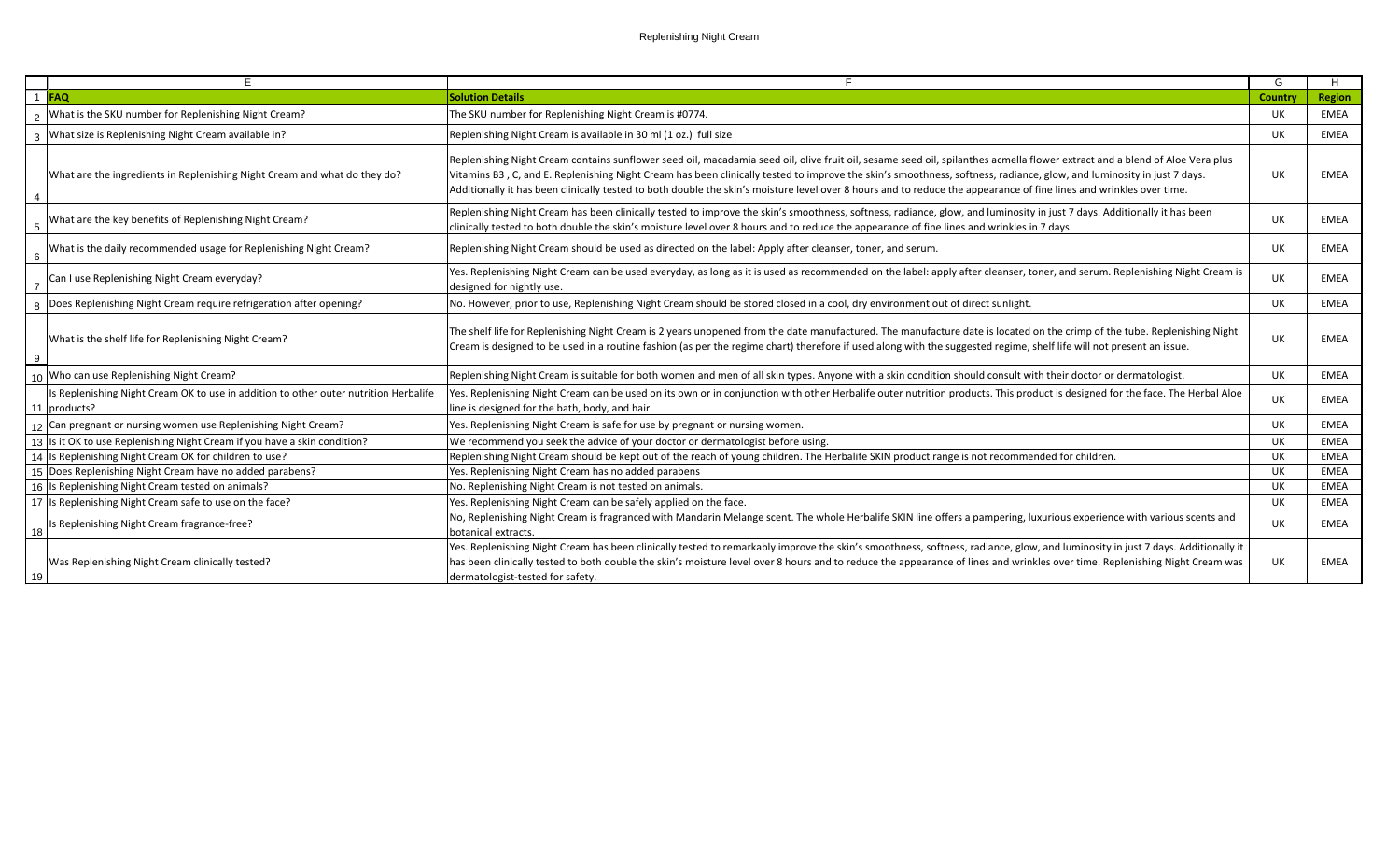|                 | F.                                                                                              | F.                                                                                                                                                                                                                                                                                                                                                                                                      | G              | H             |
|-----------------|-------------------------------------------------------------------------------------------------|---------------------------------------------------------------------------------------------------------------------------------------------------------------------------------------------------------------------------------------------------------------------------------------------------------------------------------------------------------------------------------------------------------|----------------|---------------|
|                 | 1 FAQ                                                                                           | <b>Solution Details</b>                                                                                                                                                                                                                                                                                                                                                                                 | <b>Country</b> | <b>Region</b> |
| 2               | What is the SKU number for Hydrating Eye Cream?                                                 | The SKU number for Hydrating Eye Cream is #0771.                                                                                                                                                                                                                                                                                                                                                        | UK             | <b>EMEA</b>   |
| $\mathbf{3}$    | What size is Hydrating Eye Cream available in?                                                  | Hydrating Eye Cream is available in a 15 ml (1/2 oz.) airless pump.                                                                                                                                                                                                                                                                                                                                     | UK             | <b>EMEA</b>   |
| 4               | What are the ingredients in Hydrating Eye Cream and what do they<br>do?                         | Hydrating Eye Cream contains macadamia nut oil, cucumber extract, peptides and a blend of Aloe Vera plus Vitamins B3, C, and E. Hydrating Eye Cream moisturises<br>and nourishes the skin around the eyes, an area which tends to dehydrate and show the first signs of aging. Hydrating Eye Cream is clinically tested and shown to<br>significantly reduce the appearance of fine lines and wrinkles. | UK             | EMEA          |
| $5\phantom{.0}$ | What are the key benefits of Hydrating Eye Cream?                                               | Hydrating Eye Cream has been clinically tested to double the skin's moisture level over 8 hours and to reduce the appearance of fine lines and wrinkles over time. It<br>has been dermatologist and ophthalmologist tested for safety.                                                                                                                                                                  | UK             | <b>EMEA</b>   |
| $6\phantom{1}6$ | What is the daily recommended usage for Hydrating Eye Cream?                                    | Hydrating Eye Cream should be used as directed on the label: gently pat a small amount around eye area.                                                                                                                                                                                                                                                                                                 | UK.            | EMEA          |
| $\overline{7}$  | Can I use Hydrating Eye Cream everyday?                                                         | Yes. Hydrating Eye Cream can be used everyday, as long as it is used as recommended on the label: gently pat a small amount around eye area. Hydrating Eye<br>Cream is designed for nightly use or anytime the eye area needs more moisture.                                                                                                                                                            | UK             | EMEA          |
| 8               | Does Hydrating Eye Cream require refrigeration after opening?                                   | No. However, prior to use, Hydrating Eye Cream should be stored closed in a cool, dry environment out of direct sunlight.                                                                                                                                                                                                                                                                               | UK             | EMEA          |
| 9               | What is the shelf life for Hydrating Eye Cream?                                                 | The shelf life for Hydrating Eye Cream is 2 years unopened from the date manufactured. The manufacture date is located on the crimp of the tube. Hydrating Eye<br>Cream is designed to be used in a routine fashion (as per the regime chart) therefore if used along with the suggested regime, shelf life will not present an issue.                                                                  | UK             | EMEA          |
| 10              | Who can use Hydrating Eye Cream?                                                                | Hydrating Eye Cream is suitable for both women and men of all skin types. Anyone with a skin condition should consult with their doctor or dermatologist.                                                                                                                                                                                                                                               | UK             | <b>EMEA</b>   |
|                 | Is Hydrating Eye Cream OK to use in addition to other outer<br>11 nutrition Herbalife products? | Yes. Hydrating Eye Cream can be used on its own or in conjunction with other Herbalife outer nutrition products. This product is designed for the face. The Herbal<br>Aloe line is designed for the bath, body, and hair.                                                                                                                                                                               | UK             | <b>EMEA</b>   |
| 12              | Can pregnant or nursing women use Hydrating Eye Cream?                                          | Yes. Hydrating Eye Cream is safe for use by pregnant or nursing women.                                                                                                                                                                                                                                                                                                                                  | UK             | <b>EMEA</b>   |
| 13              | Is it OK to use Hydrating Eye Cream if you have a skin condition?                               | We recommend you seek the approval of your doctor or dermatologist before using.                                                                                                                                                                                                                                                                                                                        | UK             | <b>EMEA</b>   |
| 14              | Is Hydrating Eye Cream OK for children to use?                                                  | Hydrating Eye Cream should be kept out of the reach of young children. The Herbalife SKIN product range is not recommended for children.                                                                                                                                                                                                                                                                | UK             | <b>EMEA</b>   |
|                 | 15 Does Hydrating Eye Cream have no added parabens                                              | Yes. Hydrating Eye Cream has no added parabens.                                                                                                                                                                                                                                                                                                                                                         | <b>UK</b>      | <b>EMEA</b>   |
| 16              | Is Hydrating Eye Cream tested on animals?                                                       | No. Hydrating Eye Cream is not tested on animals.                                                                                                                                                                                                                                                                                                                                                       | UK             | <b>EMEA</b>   |
| 17              | Is Hydrating Eye Cream safe to use on the face?                                                 | Yes. Hydrating Eye Cream can be safely applied on the face.                                                                                                                                                                                                                                                                                                                                             | UK             | <b>EMEA</b>   |
| 18              | Is Hydrating Eye Cream fragrance-free?                                                          | No, Hydrating Eye Cream contains sensique cucumber extract. The whole Herbalife SKIN line offers a pampering, luxurious experience with various scents and<br>botanical extracts.                                                                                                                                                                                                                       | UK             | EMEA          |
| <u>19</u>       | Was Hydrating Eye Cream clinically tested?                                                      | Yes. Hydrating Eye Cream has been clinically tested to double the skin's moisture level over 8 hours and to significantly reduce the appearance of fine lines and<br>wrinkles in 7 days. It has been dermatologist and ophthalmologist? tested for safety.                                                                                                                                              | UK             | EMEA          |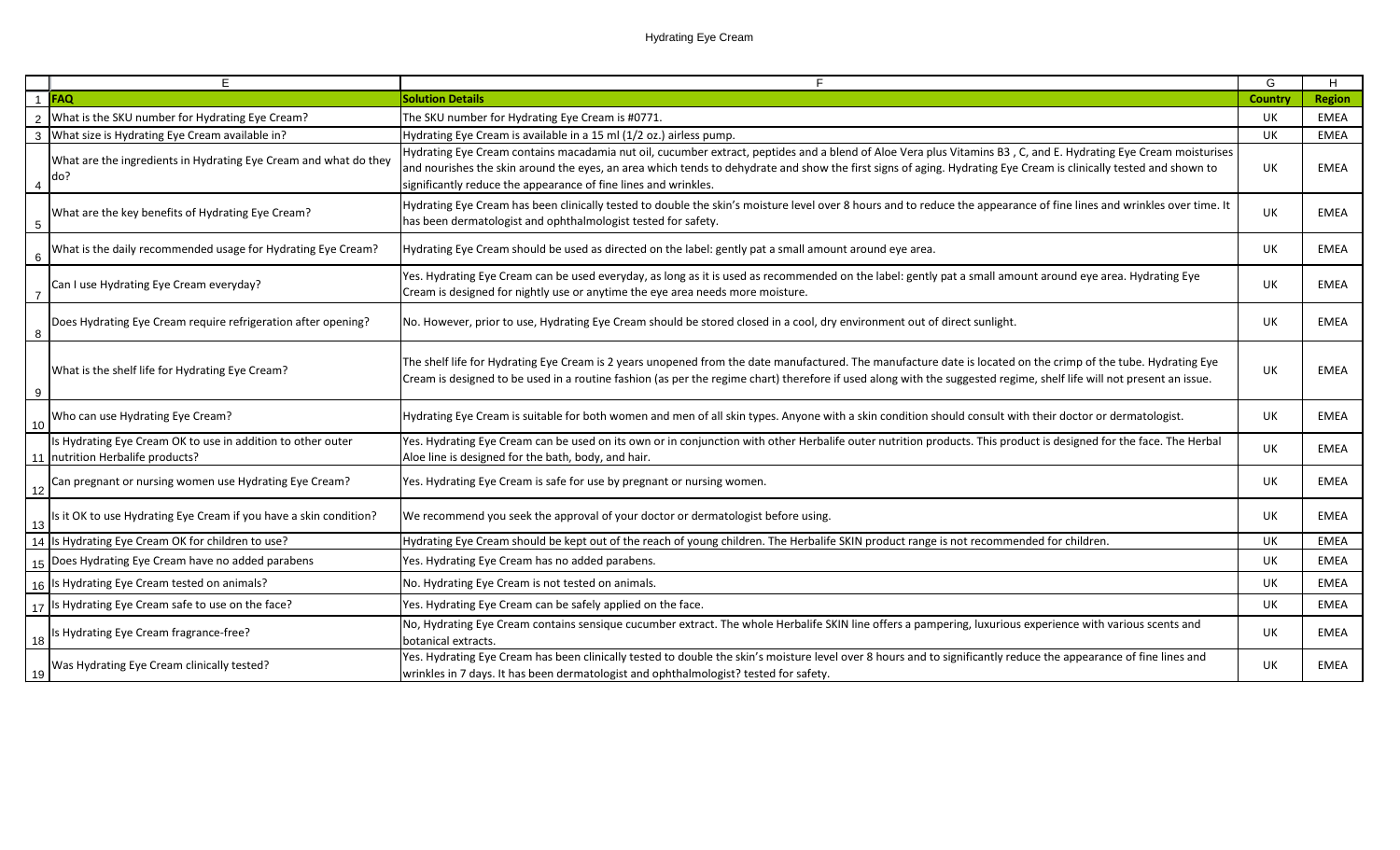| $\sqrt{20}$ | Hydrating Eye Cream has different types of "alcohol" listed in the<br>ingredients. Aren't alcohol ingredients harsh, especially for a<br>product around the eye area? | [Ethanol, or ethyl alcohol, is commonly referred to as simply "alcohol". When applied to the skin at a high concentration, ethanol can have harsh effects and is often<br>associated with dryness and stinging. The term "alcohol" can also refer to a category of ingredients that have a specific structural component. Many ingredients<br>that are classified as alcohols are widely used in skincare formulations, including moisturisers and cleansers. They function as emulsifiers, thickeners and lubricants<br>to help stabilise a formula, generate foam, or provide a soft smooth appearance to the skin. Consumers can rest assured that all the Herbalife SKIN products,<br>including Hydrating Eye Cream are ethanol-free | EME. |
|-------------|-----------------------------------------------------------------------------------------------------------------------------------------------------------------------|------------------------------------------------------------------------------------------------------------------------------------------------------------------------------------------------------------------------------------------------------------------------------------------------------------------------------------------------------------------------------------------------------------------------------------------------------------------------------------------------------------------------------------------------------------------------------------------------------------------------------------------------------------------------------------------------------------------------------------------|------|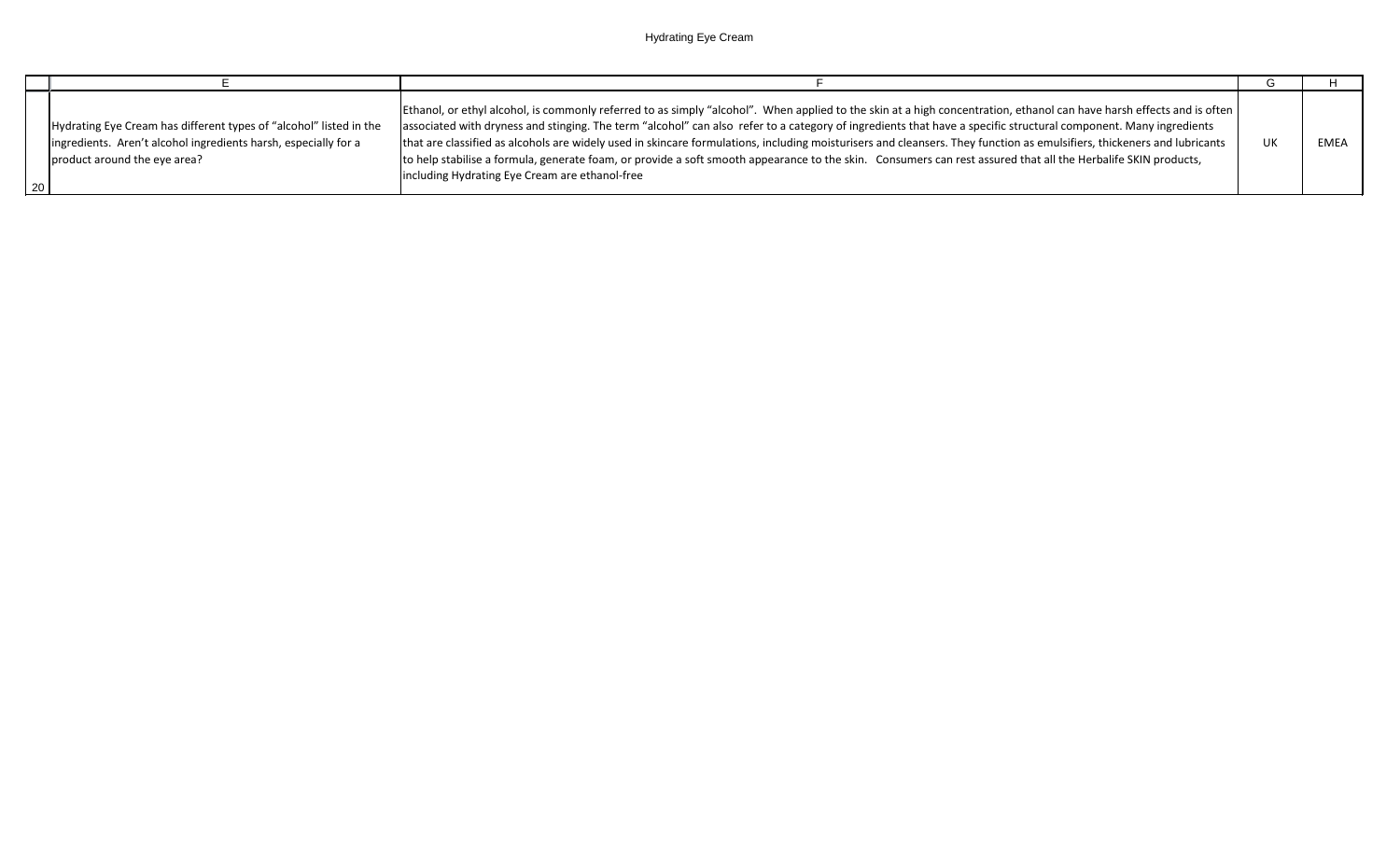|                |                                                                                             |                                                                                                                                                                                                                                                                                                                                | G       | H           |
|----------------|---------------------------------------------------------------------------------------------|--------------------------------------------------------------------------------------------------------------------------------------------------------------------------------------------------------------------------------------------------------------------------------------------------------------------------------|---------|-------------|
|                | <b>FAQ</b>                                                                                  | <b>Solution Details</b>                                                                                                                                                                                                                                                                                                        | Country | Region      |
| $\overline{2}$ | What is the SKU number for Firming Eye Gel?                                                 | The SKU number for Firming Eye Gel is #0770.                                                                                                                                                                                                                                                                                   | UK      | EMEA        |
| 3              | What size is Firming Eye Gel available in?                                                  | Firming Eye Gel is available in 15 ml (1/2 oz.) airless pump.                                                                                                                                                                                                                                                                  | UK      | <b>EMEA</b> |
| $\overline{4}$ | What are the ingredients in Firming Eye Gel and what do they<br> do?                        | Firming Eye Gel contains cucumber extract and a blend of Aloe Vera plus Vitamins B3, C, and E. Firming Eye Gel helps improve the appearance of the delicate eye area by<br>increasing the skin's elasticity, reduce puffiness and diminish the appearance of fine lines and wrinkles around the eye area.                      | UK      | EMEA        |
| 5              | What are the key benefits of Firming Eye Gel?                                               | Firming Eye Gel has been clinically tested to help improve the appearance of the delicate eye area by increasing the skin's elasticity, reduce puffiness and diminish the<br>appearance of fine lines and wrinkles around the eye area.                                                                                        | UK      | <b>EMEA</b> |
| - 6            | What is the daily recommended usage for Firming Eye Gel?                                    | Firming Eye Gel should be used as directed on the label: gently pat a small amount around eye area until absorbed.                                                                                                                                                                                                             | UK      | <b>EMEA</b> |
|                | Can I use Firming Eye Gel everyday?                                                         | Yes. Firming Eye Gel is formulated for daily use or whenever the eye area needs reviving, as long as it is used as recommended on the label: gently pat a small amount<br>around eye area until absorbed.                                                                                                                      | UK      | <b>EMEA</b> |
| 8              | Does Firming Eye Gel require refrigeration after opening?                                   | No. Firming Eye Gel should be stored closed in a cool, dry environment out of direct sunlight.                                                                                                                                                                                                                                 | UK      | EMEA        |
| -9             | What is the shelf life for Firming Eye Gel?                                                 | The shelf life for Firming Eye Gel is 2 years unopened from the date manufactured. The manufacture date is located on the crimp of the tube. Firming Eye Gel is designed to<br>be used in a routine fashion (as per the regime chart) therefore if used along with the suggested regime, shelf life will not present an issue. | UK      | <b>EMEA</b> |
|                | 10 Who can use Firming Eye Gel?                                                             | Firming Eye Gel is suitable for both women and men of all skin types. Anyone with a skin condition should consult with their doctor or dermatologist.                                                                                                                                                                          | UK      | <b>EMEA</b> |
|                | Is Firming Eye Gel OK to use in addition to other outer nutrition<br>11 Herbalife products? | Yes. Firming Eye Gel can be used on its own or in conjunction with other Herbalife outer nutrition products. This product is designed for the face. The Herbal Aloe line is<br>designed for the bath, body, and hair.                                                                                                          | UK      | EMEA        |
|                | 12 Can pregnant or nursing women use Firming Eye Gel?                                       | Yes. Firming Eye Gel is safe for use by pregnant or nursing women.                                                                                                                                                                                                                                                             | UK      | <b>EMEA</b> |
|                | Is it OK to use Firming Eye Gel if you have a skin condition?                               | We recommend you seek the advice of your doctor or dermatologist before using.                                                                                                                                                                                                                                                 | UK      | EMEA        |
| 14             | Is Firming Eye Gel OK for children to use?                                                  | Firming Eye Gel should be kept out of the reach of young children. We do not recommend its use on children. The Herbalife SKIN product range is not recommended for<br>children.                                                                                                                                               | UK      | <b>EMEA</b> |
|                | 15 Does Firming Eye Gel have no added parabens?                                             | Yes. Firming Eye Gel has no added parabens                                                                                                                                                                                                                                                                                     | UK      | <b>EMEA</b> |
|                | 16 Is Firming Eye Gel tested on animals?                                                    | No. Firming Eye Gel is not tested on animals.                                                                                                                                                                                                                                                                                  | UK      | EMEA        |
|                | 17 Is Firming Eye Gel safe to use on the face?                                              | Yes. Firming Eye Gel can be safely applied on the face.                                                                                                                                                                                                                                                                        | UK      | EMEA        |
| 18             | Is Firming Eye Gel fragrance-free?                                                          | No, Firming Eye Gel contains sensique cucumber extract. The whole Herbalife SKIN line offers a pampering, luxurious experience with various scents and botanical extracts.                                                                                                                                                     | UK      | <b>EMEA</b> |
| 19             | Was Firming Eye Gel clinically tested?                                                      | Yes. Firming Eye Gel has been clinically tested to improve the skin's elasticity and firmness. It has also been clinically tested to reduce puffiness and diminish the<br>appearance of fine lines and wrinkles. It has been dermatologist and ophthalmologist? tested for safety.                                             | UK      | <b>EMEA</b> |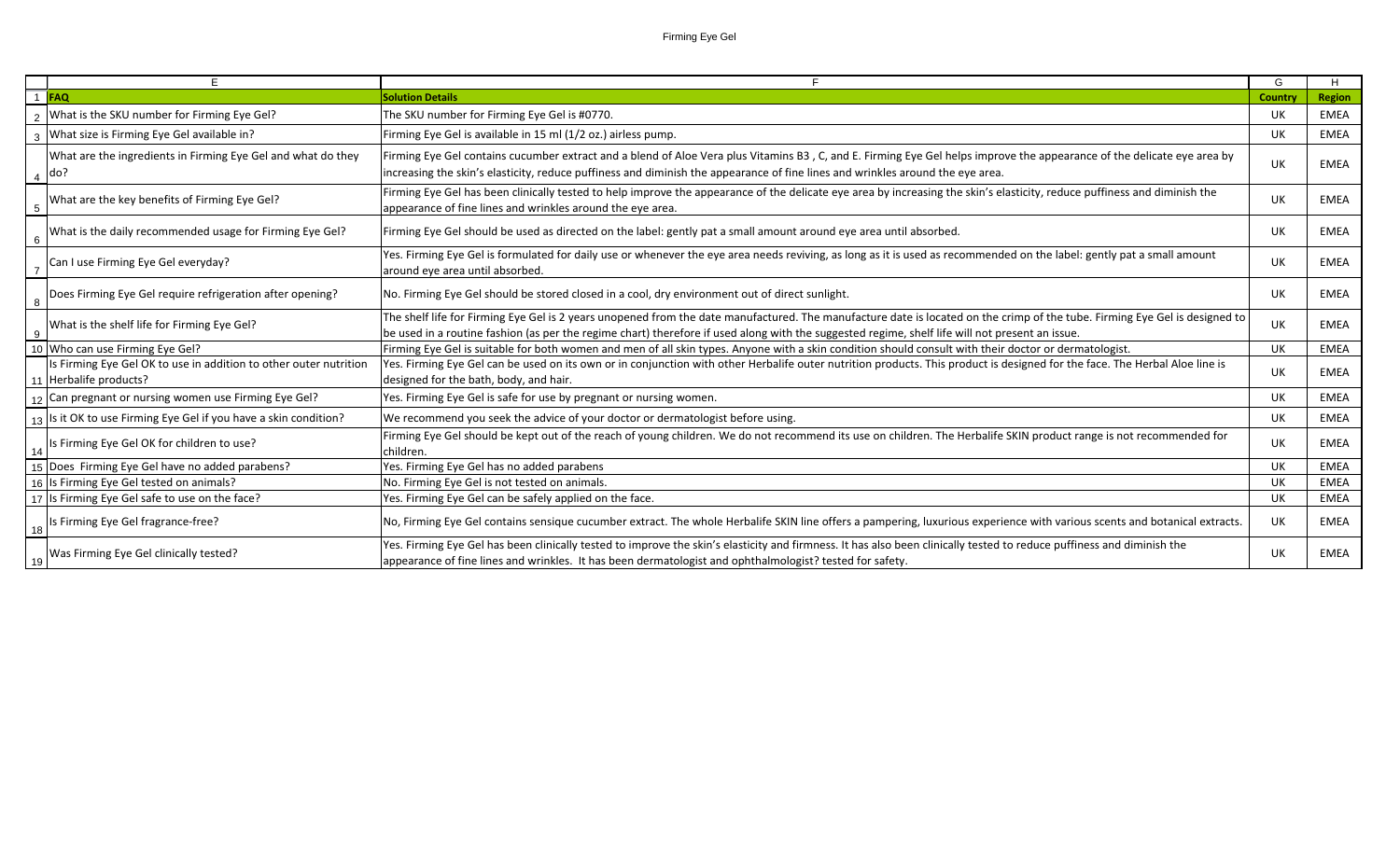## Instant Reveal Berry Scrub

| F                                                                                                                |                                                                                                                                                                                                                                                                                                                                                         | G       | H             |
|------------------------------------------------------------------------------------------------------------------|---------------------------------------------------------------------------------------------------------------------------------------------------------------------------------------------------------------------------------------------------------------------------------------------------------------------------------------------------------|---------|---------------|
| <b>FAO</b>                                                                                                       | <b>Solution Details</b>                                                                                                                                                                                                                                                                                                                                 | Country | <b>Region</b> |
| What is the SKU number for Instant Reveal Berry Scrub?<br>$\mathcal{P}$                                          | The SKU number for Instant Reveal Berry Scrub is #0772.                                                                                                                                                                                                                                                                                                 | UK      | EMEA          |
| What size is Instant Reveal Berry Scrub available in?                                                            | Instant Reveal Berry Scrub is available in 120 mL (4 oz.) full size tube.                                                                                                                                                                                                                                                                               | UK      | EMEA          |
| What are the ingredients in Instant Reveal Berry Scrub and what do they do?                                      | Instant Reveal Berry Scrub contains coconut derived cleansing ingredients, exfoliating beads, blueberry seeds and a blend of Aloe Vera plus Vitamins B3, C, and E.<br>The antioxidant-rich scrub with berry seeds exfoliates, revealing healthier-looking skin.                                                                                         | UK      | EMEA          |
| What are the key benefits of Instant Reveal Berry Scrub?                                                         | Instant Reveal Berry Scrub contains real berry seeds that provide natural exfoliation, revealing healthier-looking skin.                                                                                                                                                                                                                                | UK      | EMEA          |
| What is the daily recommended usage for Instant Reveal Berry Scrub?                                              | Instant Reveal Berry Scrub should be used as directed on the label: gently massage onto damp skin in a circular motion (avoid the eye area). Rinse with warm<br>water, pat dry. Follow with toner, serum, and moisturizer. Use 1 to 3 times a week, as needed.                                                                                          | UK      | EMEA          |
| Can I use Instant Reveal Berry Scrub everyday?                                                                   | Instant Reveal Berry Scrub should be used as recommended on the label: Use 1 to 3 times a week, as needed. Gently massage onto damp skin in a circular motion<br>(avoid the eye area). Rinse with warm water, pat dry. Follow with toner, serum, and moisturizer.                                                                                       | UK      | EMEA          |
| Does Instant Reveal Berry Scrub require refrigeration after opening?                                             | No. However, prior to use, Instant Reveal Berry Scrub should be stored closed in a cool, dry environment out of direct sunlight.                                                                                                                                                                                                                        | UK      | EMEA          |
| What is the shelf life for Instant Reveal Berry Scrub?                                                           | The shelf life for Instant Reveal Berry Scrub is 2 years unopened from the date manufactured. The manufacture date is located on the crimp of the tube. Instant<br>Reveal Berry Scrub is designed to be used in a routine fashion (as per the regime chart) therefore if used along with the suggested regime, shelf life will not<br>present an issue. | UK      | <b>EMEA</b>   |
| Who can use Instant Reveal Berry Scrub?<br>l 10                                                                  | Instant Reveal Berry Scrub is suitable for both women and men of all skin types. Anyone with a skin condition should consult with their doctor or dermatologist.                                                                                                                                                                                        | UK      | EMEA          |
| Is Instant Reveal Berry Scrub OK to use in addition to other outer nutrition Herbalife<br>$\vert$ 11   products? | Yes. Instant Reveal Berry Scrub can be used on its own or in conjunction with other Herbalife outer nutrition products. This product is designed for the face. The<br>Herbal Aloe line is designed for the bath, body, and hair.                                                                                                                        | UK      | EMEA          |
| Can pregnant of nursing women use Instant Reveal Berry Scrub?<br>12                                              | Yes. Instant Reveal Berry Scrub is safe for use by pregnant or nursing women.                                                                                                                                                                                                                                                                           | UK      | EMEA          |
| 13 Is it OK to use Instant Reveal Berry Scrub if you have a skin condition?                                      | We recommend you seek the advice of your doctor or dermatologist before using.                                                                                                                                                                                                                                                                          | UK      | <b>EMEA</b>   |
| 14 Is Instant Reveal Berry Scrub OK for children to use?                                                         | Instant Reveal Berry Scrub should be kept out of the reach of young children. The Herbalife SKIN product range is not recommended for children.                                                                                                                                                                                                         | UK      | <b>EMEA</b>   |
| 15 Does Instant Reveal Berry Scrub have no added Parabens ?                                                      | Yes. Instant Reveal Berry Scrub has no added parabens                                                                                                                                                                                                                                                                                                   | UK      | EMEA          |
| 16 Is Instant Reveal Berry Scrub Sulphate-Free?                                                                  | Yes.Instant Reveal Berry Scrub is Sulphate-free.                                                                                                                                                                                                                                                                                                        | UK      | EMEA          |
| 17 Is Instant Reveal Berry Scrub tested on animals?                                                              | No. Instant Reveal Berry Scrub is not tested on animals.                                                                                                                                                                                                                                                                                                | UK      | EMEA          |
| 18 Is Instant Reveal Berry Scrub safe to use on the face?                                                        | Yes. Instant Reveal Berry Scrub can be safely applied on the face.                                                                                                                                                                                                                                                                                      | UK      | EMEA          |
| Is Instant Reveal Berry Scrub fragrance-free?                                                                    | No, Instant Reveal Berry Scrub is fragranced with Fresh Citrus Berry. The whole Herbalife SKIN line offers a pampering, luxurious experience with various scents<br>and botanical extracts.                                                                                                                                                             | UK      | EMEA          |
| 20 Was Instant Reveal Berry Scrub dermatologially tested?                                                        | Yes. Instant Reveal Berry Scrub was dermatologist-tested for safety.                                                                                                                                                                                                                                                                                    | UK      | EMEA          |